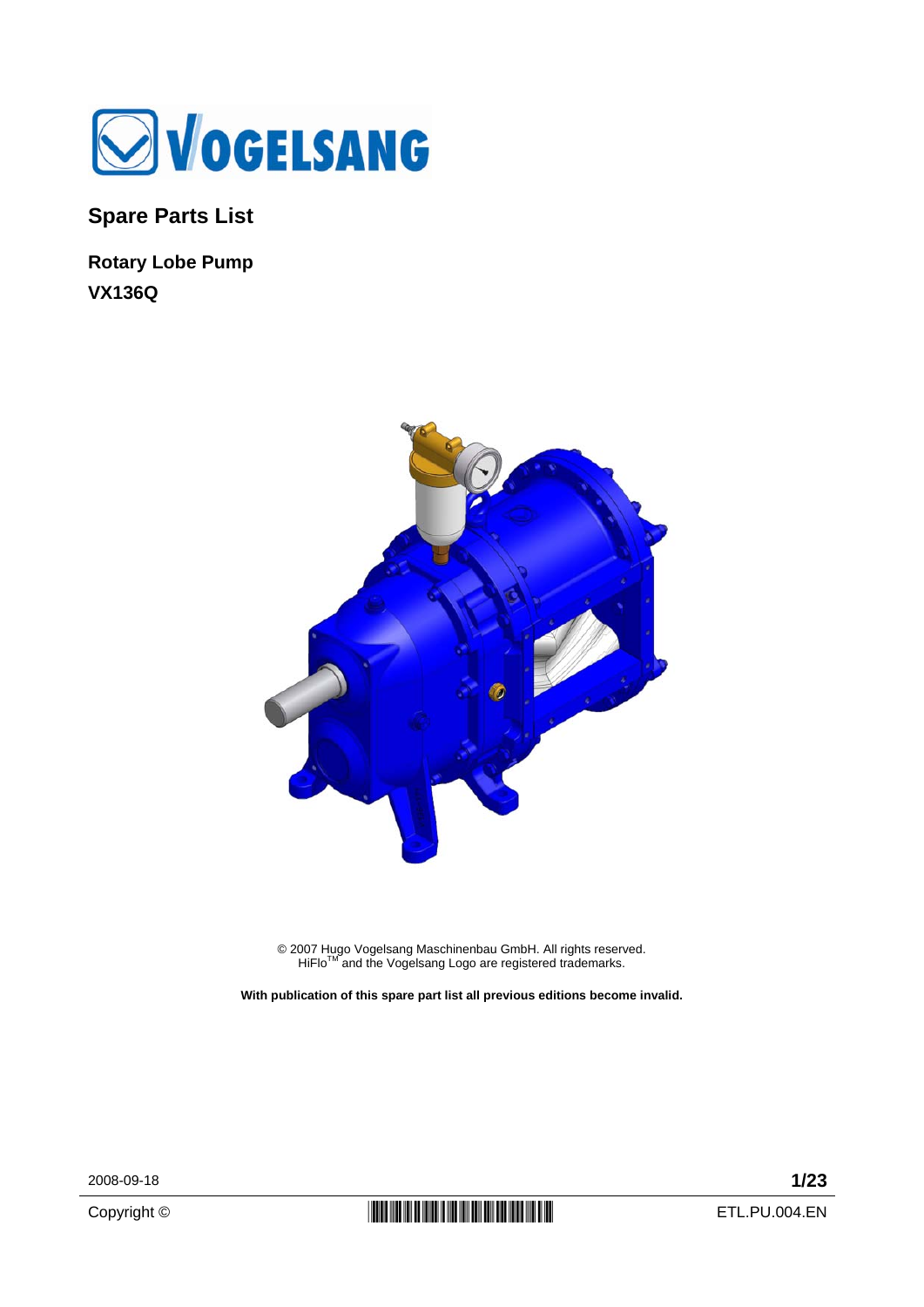Rotary Lobe Pump

**SVOGELSANG** www.vogelsang-gmbh.com

### **Contents**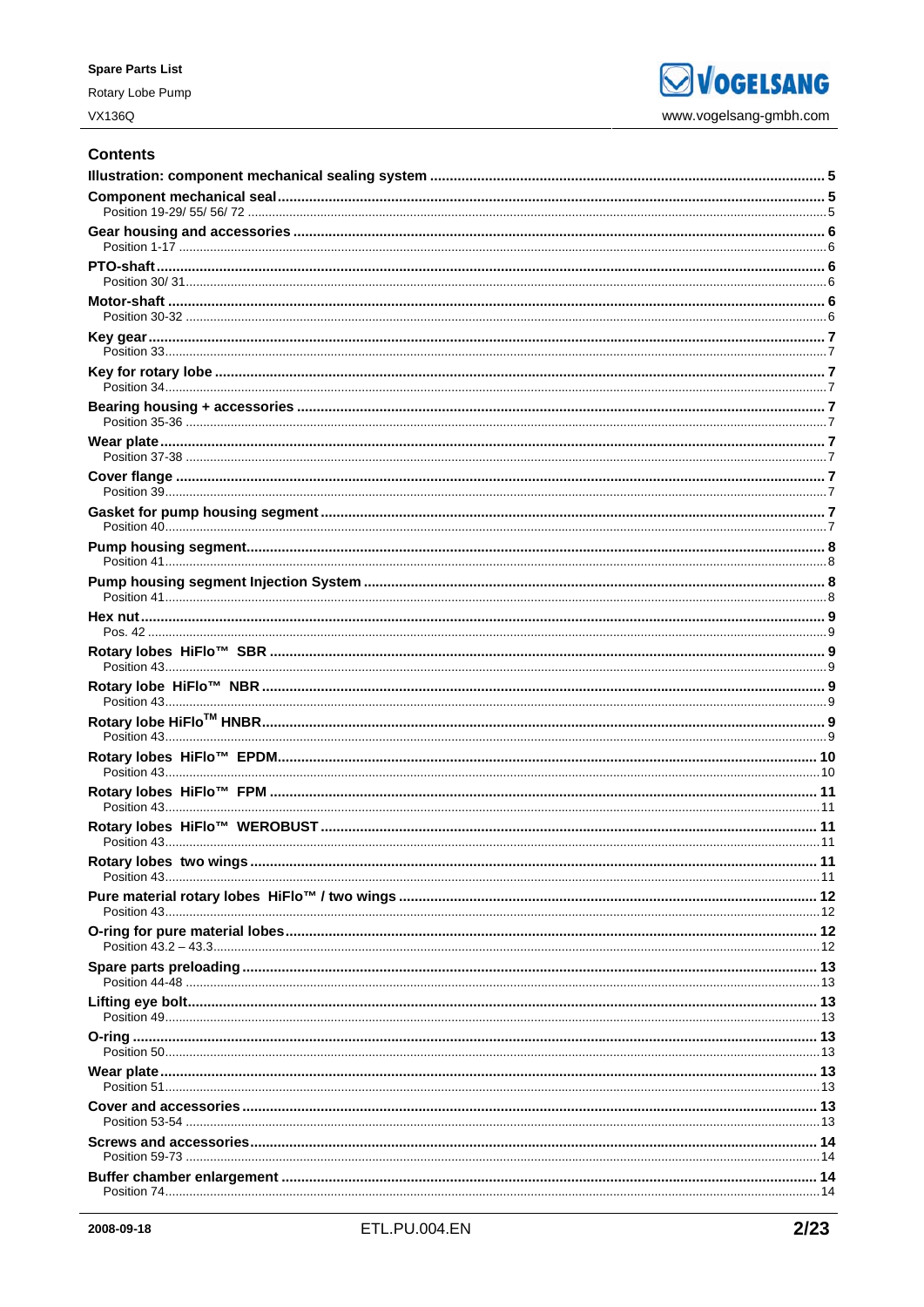### **Spare Parts List**

Rotary Lobe Pump **VX136Q** 

**SVOGELSANG** www.vogelsang-gmbh.com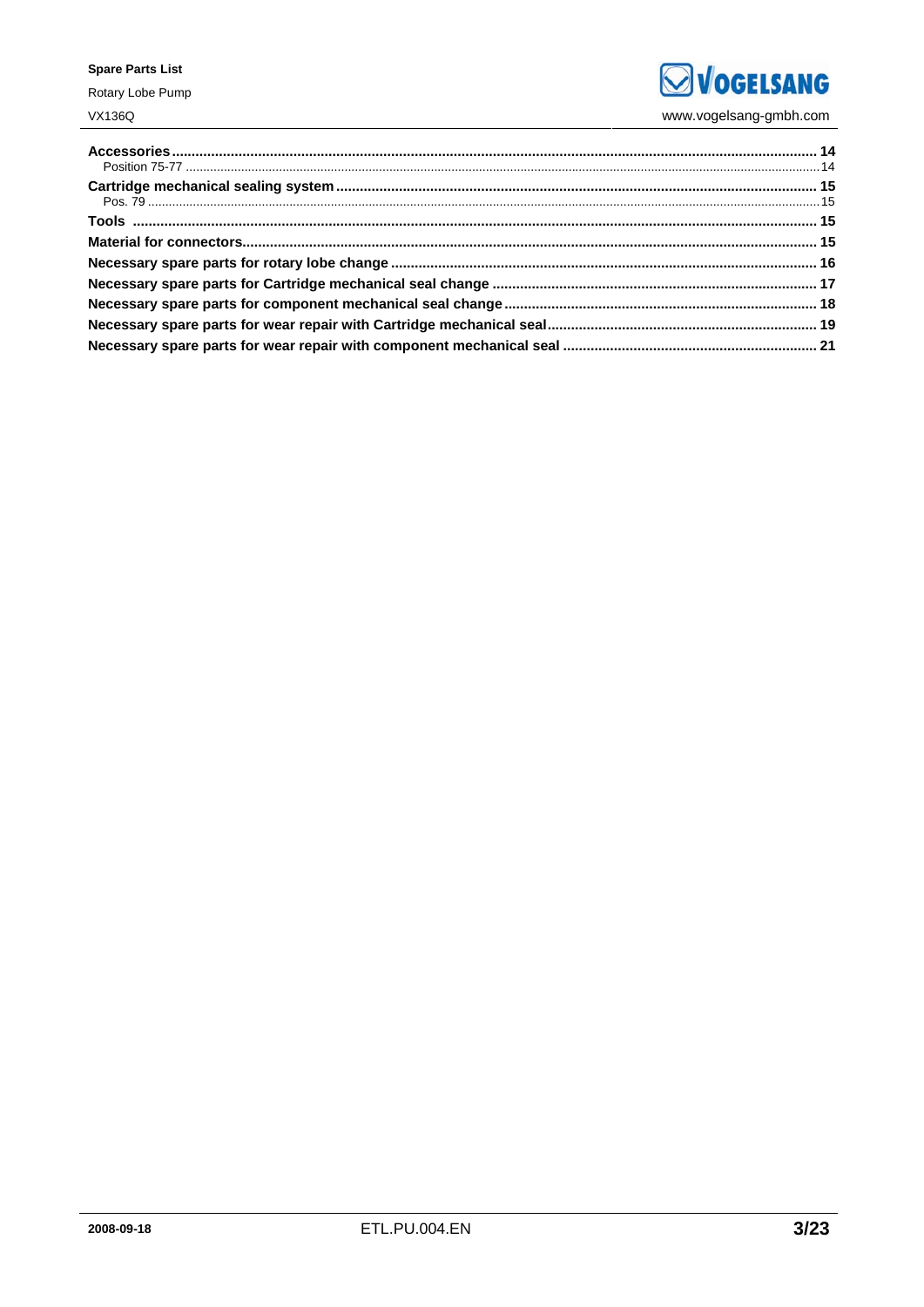**SVOGELSANG** VX136Q www.vogelsang-gmbh.com

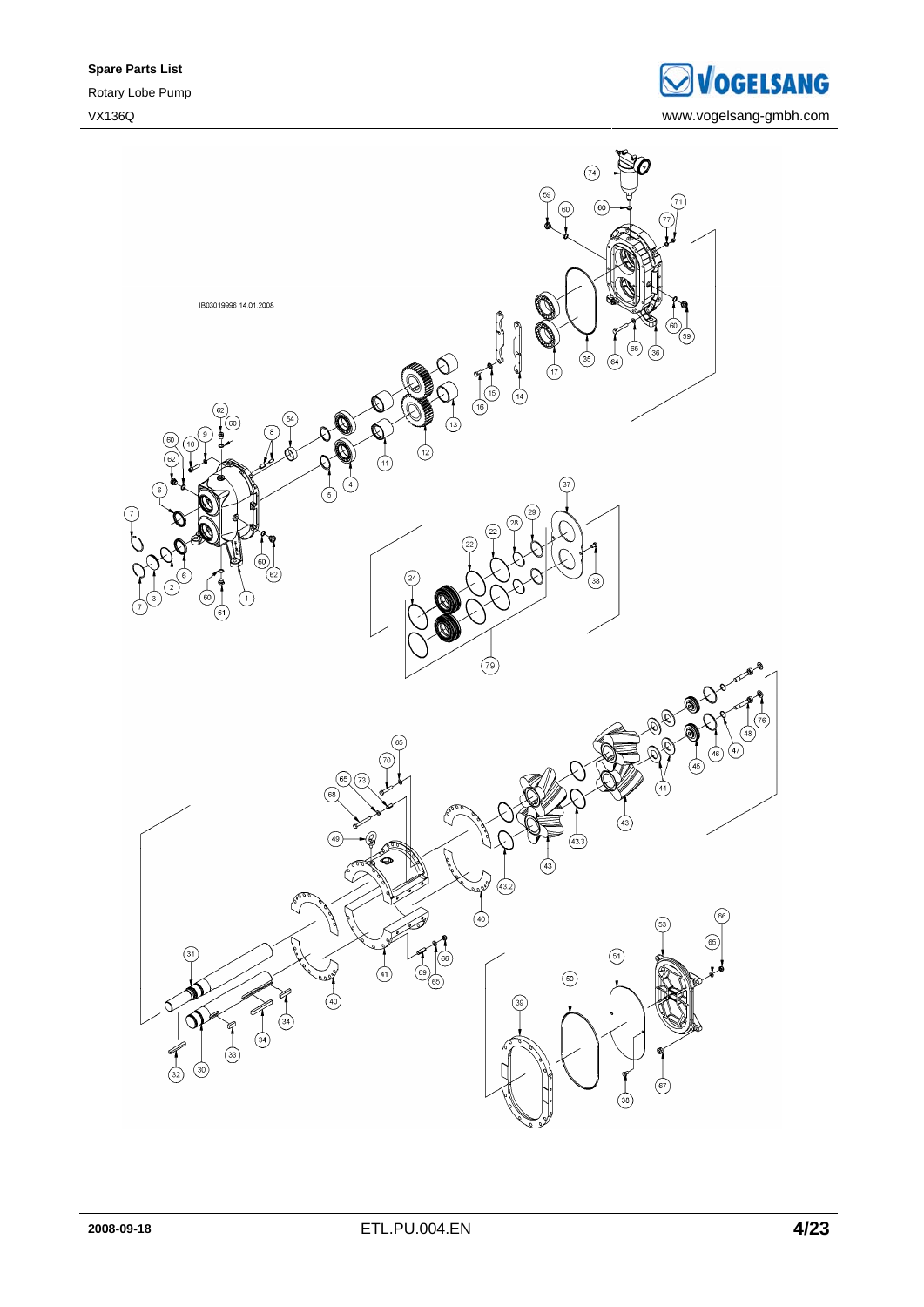### **Illustration: component mechanical sealing system**



IP0301251 25/09/2007

### **Component mechanical seal**

|    | Position 19-29/ 55/ 56/ 72 |                    |                   |                                    |      |                |                |                |                |
|----|----------------------------|--------------------|-------------------|------------------------------------|------|----------------|----------------|----------------|----------------|
|    | Pos. Part number           | <b>Description</b> | <b>Dimensions</b> | <b>Notes</b>                       | Qty. | 70             | 105            | 140            | 210            |
| 19 | PRS.B103.T1                | Inner race         |                   | For lip seal                       |      | 2              | 2              | 2              | $\overline{2}$ |
| 20 | <b>PRS.B104</b>            | Distance sleeve    |                   |                                    |      | 2              | $\overline{2}$ | $\overline{2}$ | 2              |
| 21 | DWD.065                    | Lip seal           | 70 x 90 x 10      |                                    |      | 2              | $\overline{2}$ | $\overline{2}$ | 2              |
|    | DOR.085                    | O-ring             | $104 \times 3$    | <b>NBR</b>                         |      |                |                |                |                |
| 22 | DOR.085.EP                 | O-ring             | $104 \times 3$    | <b>EPDM</b>                        |      | 4              | 4              | 4              | 4              |
|    | DOR.085.VI                 | O-ring             | $104 \times 3$    | <b>FPM</b>                         |      |                |                |                |                |
|    | DOR.085.PT                 | O-ring             | $104 \times 3$    | Silicone FEP coated                |      |                |                |                |                |
| 23 | PRS.B105.N1.T1             | Seal carrier       |                   |                                    |      | $\overline{2}$ | $\overline{2}$ | 2              | 2              |
| 24 | <b>DOR.085</b>             | O-ring             | $104 \times 3$    | <b>NBR</b>                         |      | $\overline{2}$ | $\overline{2}$ | $\overline{2}$ | $\overline{2}$ |
|    | DOR.034                    | O-ring             | 72,5 x 6,5        | <b>NBR</b>                         |      |                |                |                |                |
|    | DOR.034.EP                 | O-ring             | 72,5 x 6,5        | EPDM                               |      |                |                |                |                |
| 25 | DOR.034.VI                 | O-ring             | 72,5 x 6,5        | <b>FPM</b>                         |      | 4              | 4              | 4              | 4              |
|    | DOR.034.SI                 | O-ring             | 72,5 x 6,5        | Silicone<br>check resistance!      |      |                |                |                |                |
|    | <b>DGL.B012</b>            | Mechanical seal    |                   | Duronit <sup>(4)</sup>             |      |                |                |                |                |
| 26 | <b>DGL.B012.SC</b>         | Mechanical seal    |                   | <b>SiSiC</b><br>(silicone carbide) |      | 4              | 4              | 4              | 4              |
| 27 | PRS.B101.N2.T2             | Seal support       |                   |                                    |      | 2              | 2              | 2              | 2              |
| 28 | <b>DOR.041</b>             | O-ring             | 60 x 2            | <b>NBR</b>                         |      | 4              | 4              | 4              | 4              |
| 29 | <b>NUS.029</b>             | Shim               |                   |                                    |      | 2              | $\overline{2}$ | $\overline{2}$ | 2              |
| 55 | <b>DOR.005</b>             | O-ring             | 56 x 2            |                                    |      | $\overline{2}$ | $\overline{2}$ | $\overline{2}$ | 2              |
| 56 | <b>DOR.135</b>             | O-ring             | 90 x 2            |                                    |      | 2              | 2              | 2              | $\overline{2}$ |
| 72 | <b>NSR.032</b>             | Circlip            |                   |                                    |      | 2              | 2              | 2              | $\overline{2}$ |

 $(4 \text{ up to 10 bar } [145 \text{ psi}] \text{ real operating pressure})$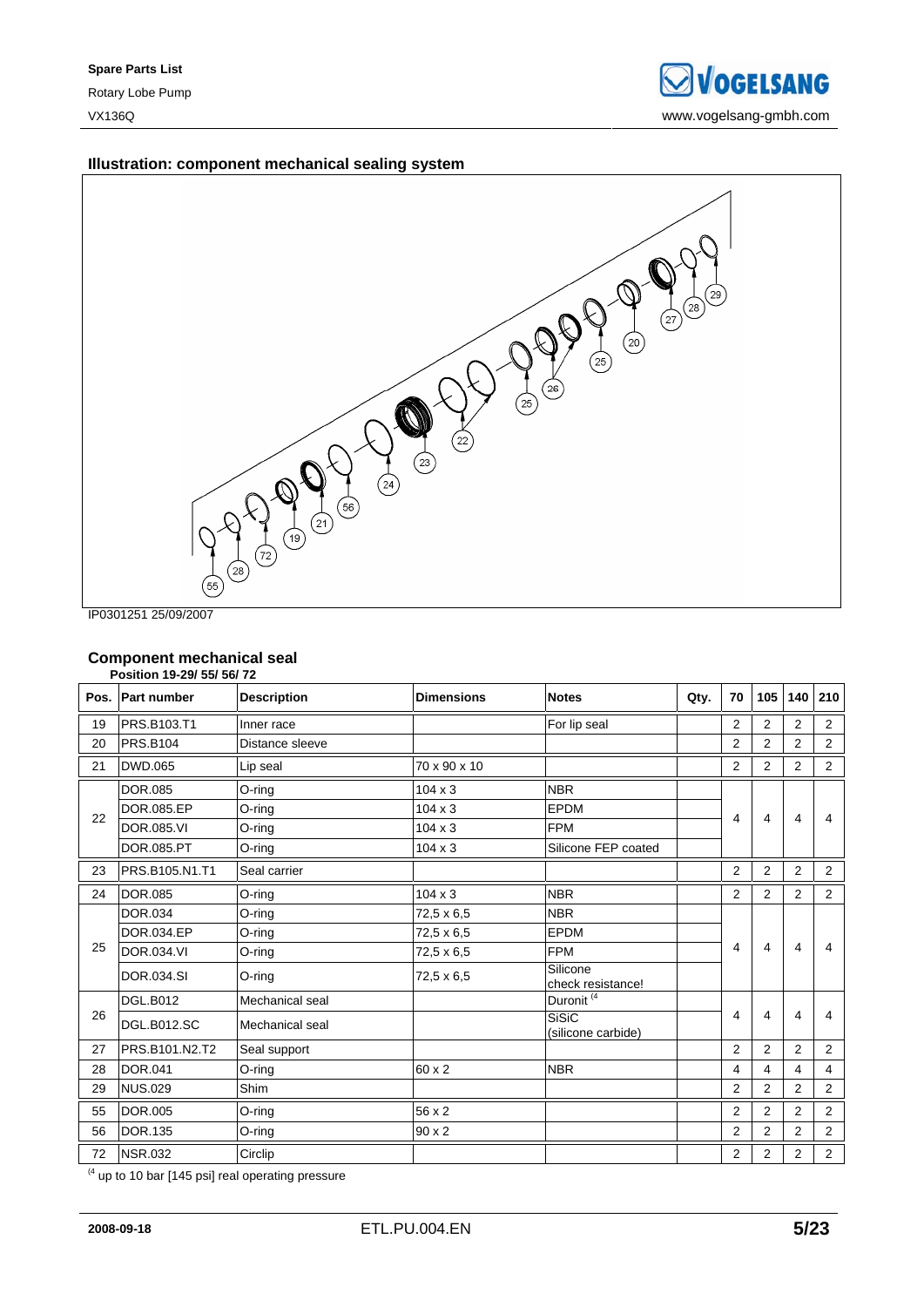### **Gear housing and accessories**

|                | Position 1-17      |                                |                            |                      |      |                |                |                |                |
|----------------|--------------------|--------------------------------|----------------------------|----------------------|------|----------------|----------------|----------------|----------------|
| Pos.           | <b>Part number</b> | <b>Description</b>             | <b>Dimensions</b>          | <b>Notes</b>         | Qty. | 70             | 105            | 140            | 210            |
|                | PGP.B111.T1        | Gear box housing               |                            |                      |      | 1              |                | 1              |                |
|                | PGP.B111.T3        | Gear box housing               |                            | For hydraulic motor  |      |                |                |                |                |
| $\overline{2}$ | <b>DOR.086</b>     | O-ring                         | 59 x 3                     | NBR; for motor shaft |      | 1              | 1              | 1              | 1              |
| 3              | <b>PRS.B108</b>    | Plug disk for gear box housing |                            | For motor shaft      |      | 1              |                | 1              | 1              |
| 4              | <b>NLG.029</b>     | Cylindrical roller bearing     | ø55 x ø100                 |                      |      | 2              | $\overline{2}$ | $\overline{2}$ | $\overline{2}$ |
| 5              | <b>NSR.010</b>     | Retaining ring                 | AS 55 x 3                  | <b>DIN 471</b>       |      | $\overline{2}$ | $\overline{2}$ | $\overline{2}$ | 2              |
| 6              | DWD.060.HNB        |                                | $50 \times 65 \times 7$    | For motor shaft      |      | 1              |                | 1              |                |
|                |                    | Lip seal                       |                            | For PTO-shaft        |      | $\overline{2}$ | 2              | 2              | 2              |
| 7              | <b>NSR.034</b>     | Circlip                        | 65 x 3.<br>$8 \times 0.82$ |                      |      | $\overline{2}$ | 2              | 2              | 2              |
| 8              | <b>NSP.023</b>     | Spring pin                     | $13 \times 22$             | <b>DIN 1481</b>      |      | 4              | 4              | $\overline{4}$ | 4              |
|                | <b>NSP.025</b>     | Spring pin                     | 8 x 24                     | ISO 8752; heavy type |      | 4              | 4              | 4              | $\overline{4}$ |
| 9              | <b>NFR.003</b>     | Lock washer                    | ø10                        | <b>DIN 127</b>       |      | 14             | 10             | 10             | 10             |
| 10             | <b>NSI.001</b>     | Hex socket head screw          | $M10 \times 40$            | <b>DIN 912</b>       |      | 10             | 10             | 10             | 10             |
| 11             | <b>PRS.B006</b>    | Spacer sleeve                  |                            | Floating bearing     |      | $\overline{2}$ | 2              | 2              | 2              |
| 12             | PZH.003            | Gear                           |                            |                      |      | $\overline{2}$ | $\overline{2}$ | $\overline{2}$ | 2              |
| 13             | <b>PRS.B005</b>    | Spacer sleeve                  |                            | <b>Fixed bearing</b> |      | $\overline{2}$ | $\overline{2}$ | 2              | 2              |
| 14             | <b>PFL.B010</b>    | Fixing plate for bearing       |                            |                      |      | $\overline{2}$ | $\overline{2}$ | 2              | $\overline{2}$ |
| 15             | <b>NUS.066</b>     | Locking plate                  | 10.5 mm                    | <b>DIN 432</b>       |      | 6              | 6              | 6              | 6              |
| 16             | <b>NSK.027</b>     | Hex head screw                 | M10 x 25                   | <b>DIN 933</b>       |      | 6              | 6              | 6              | 6              |
| 17             | <b>NLG.026</b>     | Spherical roller bearing       | 22212 E1                   |                      |      | $\overline{2}$ | 2              | 2              | 2              |
|                | <b>NLG.026.T1</b>  | Spherical roller bearing       | 22212 E                    | (Option)             |      |                |                |                |                |

### **PTO-shaft**

|       | Position 30/31      |                    |                   |              |      |    |     |     |     |
|-------|---------------------|--------------------|-------------------|--------------|------|----|-----|-----|-----|
| Pos.  | <b>IPart number</b> | <b>Description</b> | <b>Dimensions</b> | <b>Notes</b> | Qty. | 70 | 105 | 140 | 210 |
| 30/31 | PWQ.109.N1          | <b>PTO-shaft</b>   | VX136-70-S-Q      |              |      | ົ  |     |     |     |
|       | PWQ.110.N1          | <b>PTO-shaft</b>   | VX136-105-S-Q     |              |      | -  | ⌒   |     |     |
|       | PWQ.111.N1          | <b>PTO-shaft</b>   | VX136-140-S-Q     |              |      | -  |     | ◠   |     |
|       | <b>PWQ.112.N1</b>   | <b>PTO-shaft</b>   | VX136-210-S-Q     |              |      | -  |     |     |     |

### **Motor-shaft**

|      | Position 30-32     |                            |                   |                      |      |                          |     |                          |     |
|------|--------------------|----------------------------|-------------------|----------------------|------|--------------------------|-----|--------------------------|-----|
| Pos. | <b>Part number</b> | <b>Description</b>         | <b>Dimensions</b> | <b>Notes</b>         | Qty. | 70                       | 105 | 140                      | 210 |
|      | PWQ.105.N1         | Motor shaft                | VX136-70-MK-Q     | Short                |      |                          |     |                          |     |
| 30   | PWQ.106.N1         | Motor shaft                | VX136-105-MK-Q    | Short                |      | ۰                        |     | $\blacksquare$           |     |
|      | PWQ.107.N1         | Motor shaft                | VX136-140-MK-Q    | Short                |      | ۰                        |     | 1                        |     |
|      | PWQ.108.N1         | Motor shaft                | VX136-210-MK-Q    | Short                |      | $\overline{\phantom{a}}$ |     | ۰                        |     |
|      | PWQ.101.N1         | Motor shaft                | VX136-70-ML-Q     | Long                 |      | 1                        |     | ۰                        |     |
|      | PWQ.102.N1         | Motor shaft                | VX136-105-ML-Q    | Long                 |      | $\blacksquare$           |     |                          |     |
|      | PWQ.103.N1         | Motor shaft                | VX136-140-ML-Q    | Long                 |      | $\blacksquare$           |     | 1                        |     |
| 31   | PWQ.104.N1         | Motor shaft                | VX136-210-ML-Q    | Long                 |      |                          |     | ۰                        |     |
|      | PWQ.105.N1.H       | Hollow shaft <sup>(7</sup> | VX136-70-MH-Q     |                      |      | 1                        |     |                          |     |
|      | PWQ.106.N1.H       | Hollow shaft <sup>(7</sup> | VX136-105-MH-Q    |                      |      | $\blacksquare$           |     |                          |     |
|      | PWQ.107.N1.H       | Hollow shaft <sup>(7</sup> | VX136-140-MH-Q    |                      |      | $\overline{\phantom{a}}$ |     |                          |     |
|      | PWQ.108.N1.H       | Hollow shaft <sup>(7</sup> | VX136-210-MH-Q    |                      |      | $\overline{\phantom{a}}$ |     | $\overline{\phantom{a}}$ |     |
| 32   | <b>NPF.046</b>     | Key                        | A 12 x 8 x 90     | For motor shaft long |      | 1                        |     |                          |     |

 $(7)$  for hydraulic motor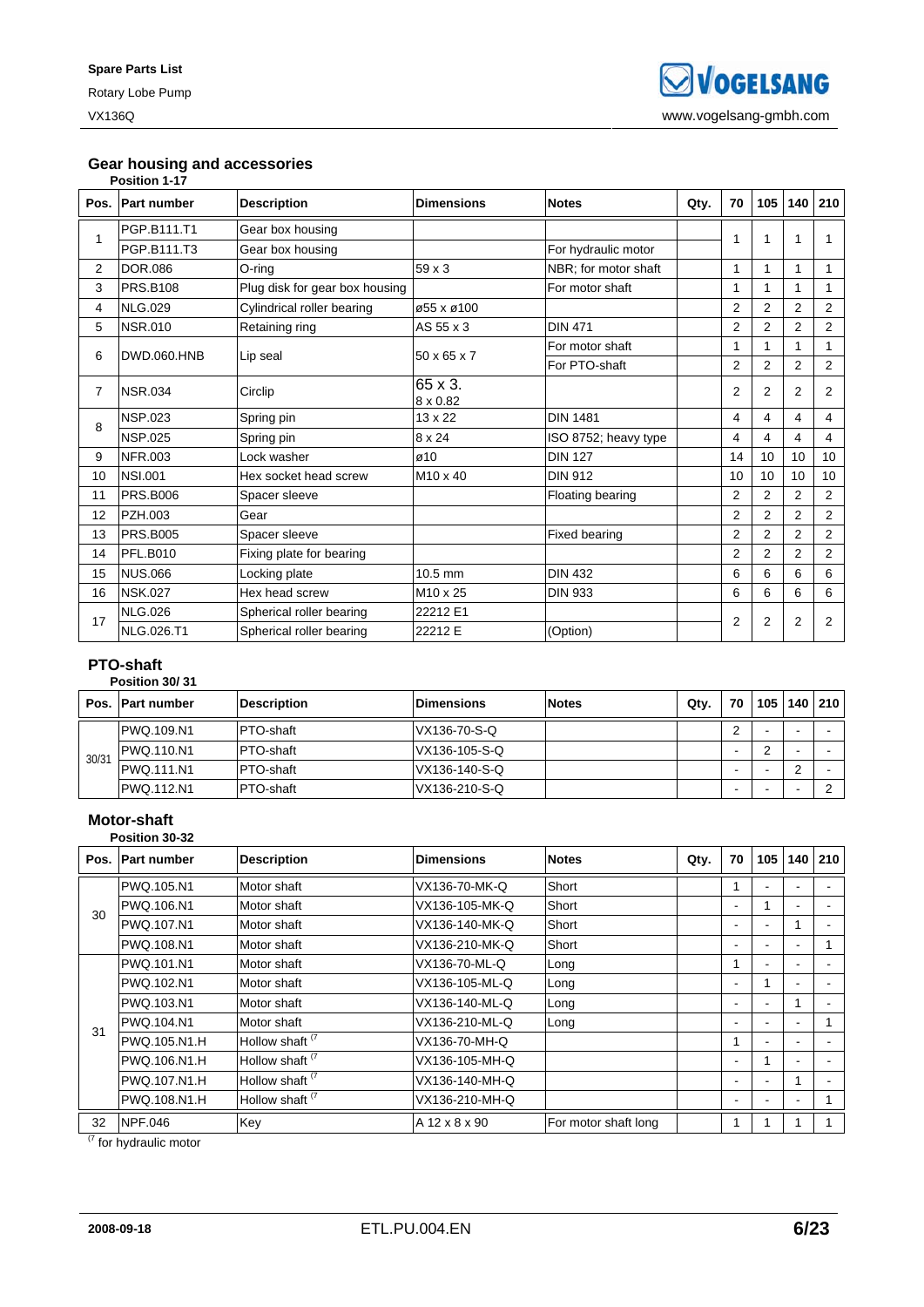### **Key gear**

|      | <b>Position 33</b>  |                    |                       |                 |      |             |     |           |  |
|------|---------------------|--------------------|-----------------------|-----------------|------|-------------|-----|-----------|--|
| Pos. | <b>IPart number</b> | <b>Description</b> | <b>Dimensions</b>     | <b>Notes</b>    | Qty. | 70          | 105 | 140   210 |  |
| 33   | NPF.022             | <b>Key</b>         | <b>IB 14 x 9 x 35</b> | <b>DIN 6885</b> |      | $\sim$<br>- |     |           |  |

## **Key for rotary lobe**

|    | Pos. Part number | <b>Description</b> | <b>Dimensions</b>      | <b>Notes</b> | Qty. | 70     | 105 l | 140        | 210 |
|----|------------------|--------------------|------------------------|--------------|------|--------|-------|------------|-----|
|    | NPF.010          | lKev               | $IB$ 14 x 9 x 28       |              |      | ົ<br>۷ |       |            |     |
| 34 | NPF.011          | Kev                | $IB$ 14 x 9 x 56       |              |      | -      |       |            |     |
|    | NPF.012          | Key                | <b>IB</b> 14 x 9 x 110 |              |      | -      |       |            |     |
|    | NPF.013          | Key                | B 14 x 9 x 100         |              |      | -      |       | $\sqrt{2}$ |     |

### **Bearing housing + accessories**

|    | Position 35-36     |                    |                    |              |      |    |     |     |     |
|----|--------------------|--------------------|--------------------|--------------|------|----|-----|-----|-----|
|    | Pos. Part number   | <b>Description</b> | <b>IDimensions</b> | <b>Notes</b> | Qty. | 70 | 105 | 140 | 210 |
| 35 | <b>IDOR.035</b>    | O-ring             | $245 \times 5$     | <b>NBR</b>   |      |    |     |     |     |
| 36 | <b>PGP.B110.T1</b> | Bearing housing    |                    |              |      |    |     |     |     |

### **Wear plate**

### **Position 37-38**

|    | Pos. Part number   | <b>Description</b>    | <b>Dimensions</b> | <b>Notes</b>                | Qty. | 70 | 105 | 140 | 210 |
|----|--------------------|-----------------------|-------------------|-----------------------------|------|----|-----|-----|-----|
|    | <b>PFL.B009</b>    | Wear plate            |                   |                             |      |    |     |     |     |
| 37 | <b>PFL.B009.G</b>  | Wear plate            |                   | Hard-chromium-plated        |      |    |     |     |     |
|    | <b>PFL.B009.G1</b> | Wear plate            |                   | Tungsten carbide<br>coated  |      |    |     |     |     |
| 38 | <b>NSK.025.EE</b>  | Hex socket head screw | $M10 \times 16$   | DIN 933:<br>stainless steel |      | 4  | 4   | 4   |     |

#### **Cover flange Position 39**

|      | vənon və        |                    |                   |              |      |    |     |     |     |
|------|-----------------|--------------------|-------------------|--------------|------|----|-----|-----|-----|
| Pos. | . IPart number  | <b>Description</b> | <b>Dimensions</b> | <b>Notes</b> | Qtv. | 70 | 105 | 140 | 210 |
| 39   | <b>PGP.B004</b> | Ring flange        |                   |              |      |    |     |     |     |

### **Gasket for pump housing segment**

**Position 40** 

| Pos. | <b>IPart number</b> | Description | <b>Dimensions</b> | <b>Notes</b>  | Qtv. | 70       | 105 | 140 | 210 |
|------|---------------------|-------------|-------------------|---------------|------|----------|-----|-----|-----|
| 40   | <b>DAD.007</b>      | Gasket      |                   | Asbestos-free |      | $\Delta$ |     |     |     |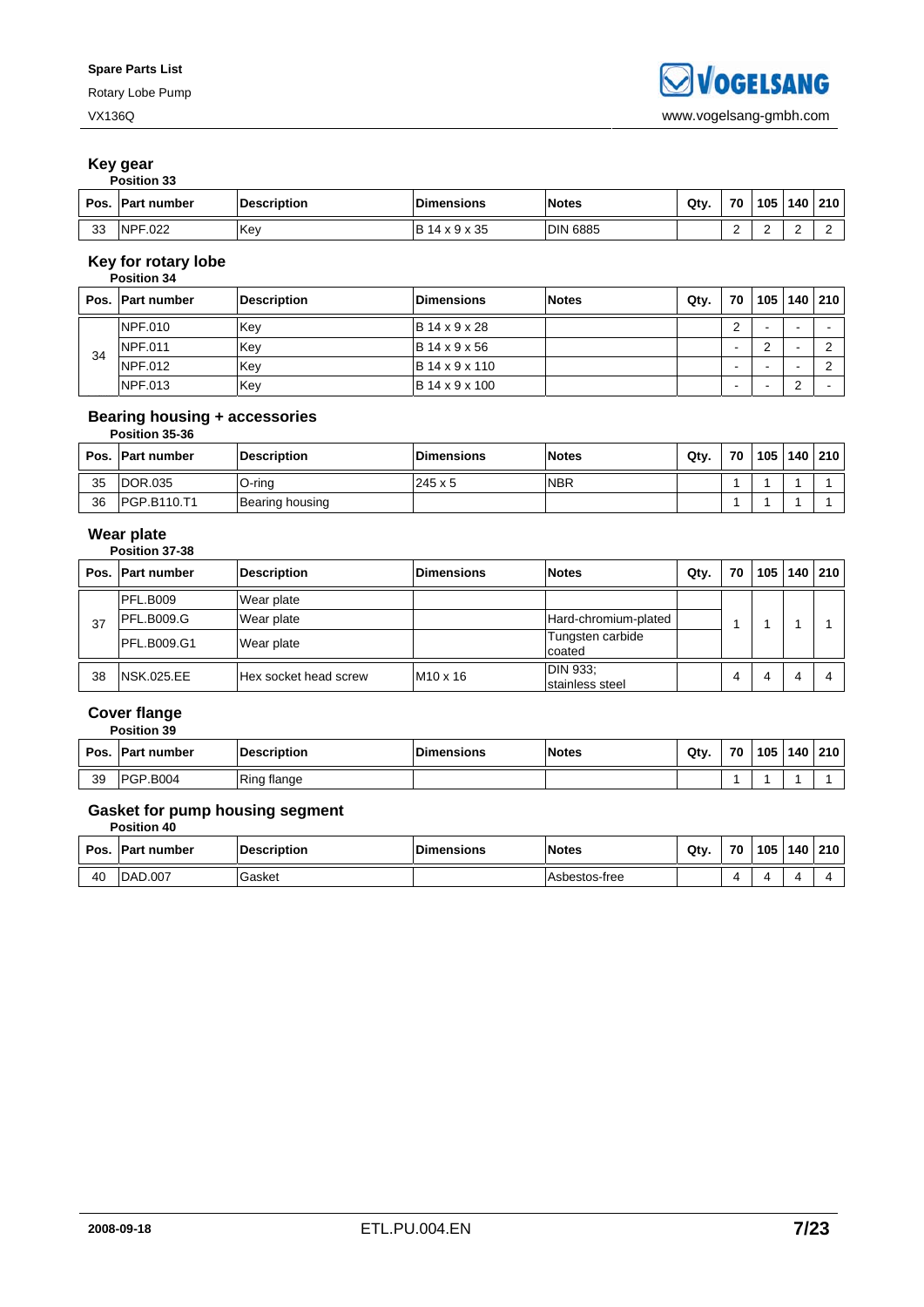### **Pump housing segment**

|    | <b>Position 41</b> |                      |                   |                            |      |                          |                |                |                |
|----|--------------------|----------------------|-------------------|----------------------------|------|--------------------------|----------------|----------------|----------------|
|    | Pos. Part number   | <b>Description</b>   | <b>Dimensions</b> | <b>Notes</b>               | Qty. | 70                       | 105            | 140            | 210            |
|    | PGP.015            | Pump housing segment | 70                |                            |      | 2                        |                |                |                |
|    | PGP.100            | Pump housing segment | 105               |                            |      | $\blacksquare$           | $\overline{2}$ | $\overline{a}$ |                |
|    | PGP.013            | Pump housing segment | 140               |                            |      | $\blacksquare$           |                | $\overline{2}$ |                |
|    | PGP.014            | Pump housing segment | 210               |                            |      |                          |                |                | $\overline{2}$ |
|    | PGP.015.G          | Pump housing segment | 70                | Hard-chromium-plated       |      | 2                        |                | ۰              |                |
|    | PGP.100.G          | Pump housing segment | 105               | Hard-chromium-plated       |      | $\blacksquare$           | $\overline{2}$ | Ĭ.             | ۰              |
|    | PGP.013.G          | Pump housing segment | 140               | Hard-chromium-plated       |      | $\blacksquare$           |                | $\overline{2}$ |                |
|    | PGP.014.G          | Pump housing segment | 210               | Hard-chromium-plated       |      | $\blacksquare$           |                | Ĭ.             | $\overline{2}$ |
| 41 | PGP.015.G1         | Pump housing segment | 70                | Tungsten carbide<br>coated |      | 2                        |                |                |                |
|    | PGP.100.G1         | Pump housing segment | 105               | Tungsten carbide<br>coated |      | L,                       | $\overline{2}$ |                |                |
|    | PGP.013.G1         | Pump housing segment | 140               | Tungsten carbide<br>coated |      | $\overline{\phantom{0}}$ |                | $\overline{2}$ |                |
|    | PGP.014.G1         | Pump housing segment | 210               | Tungsten carbide<br>coated |      | ۰                        |                |                | 2              |
|    | PGP.015.G2         | Pump housing segment | 70                | EN-GJS-1000-5 (ADI)        |      | 2                        |                | ۰              |                |
|    | PGP.100.G2         | Pump housing segment | 105               | EN-GJS-1000-5 (ADI)        |      | $\blacksquare$           | $\overline{2}$ |                |                |
|    | PGP.013.G2         | Pump housing segment | 140               | EN-GJS-1000-5 (ADI)        |      | ۰                        |                | $\overline{2}$ |                |
|    | PGP.014.G2         | Pump housing segment | 210               | EN-GJS-1000-5 (ADI)        |      | ۰                        |                |                | 2              |

### **Pump housing segment Injection System**

# **Position 41**

|    | Pos. Part number | <b>Description</b>                      | <b>Dimensions</b> | <b>Notes</b>               | Qty. | 70                       | 105            | 140            | 210            |
|----|------------------|-----------------------------------------|-------------------|----------------------------|------|--------------------------|----------------|----------------|----------------|
|    | <b>PGP.B122</b>  | Pump housing segment<br>InjectionSystem | 70                |                            |      | 2                        |                |                |                |
|    | PGP.B123         | Pump housing segment<br>InjectionSystem | 105               |                            |      | $\blacksquare$           | 2              |                |                |
|    | PGP.B120         | Pump housing segment<br>InjectionSystem | 140               |                            |      | $\blacksquare$           |                | $\overline{2}$ |                |
|    | <b>PGP.B121</b>  | Pump housing segment<br>InjectionSystem | 210               |                            |      | $\blacksquare$           |                |                | 2              |
| 41 | PGP.B122.G       | Pump housing segment<br>InjectionSystem | 70                | Hard-chromium-plated       |      | 2                        |                |                |                |
|    | PGP.B123.G       | Pump housing segment<br>InjectionSystem | 105               | Hard-chromium-plated       |      | $\blacksquare$           | 2              |                |                |
|    | PGP.B120.G       | Pump housing segment<br>InjectionSystem | 140               | Hard-chromium-plated       |      | $\blacksquare$           |                | 2              |                |
|    | PGP.B121.G       | Pump housing segment<br>InjectionSystem | 210               | Hard-chromium-plated       |      | $\blacksquare$           |                |                | $\overline{2}$ |
|    | PGP.B122.G1      | Pump housing segment<br>InjectionSystem | 70                | Tungsten carbide<br>coated |      | $\overline{2}$           |                |                |                |
|    | PGP.B123.G1      | Pump housing segment<br>InjectionSystem | 105               | Tungsten carbide<br>coated |      | $\blacksquare$           | 2              |                |                |
|    | PGP.B120.G1      | Pump housing segment<br>InjectionSystem | 140               | Tungsten carbide<br>coated |      |                          |                | 2              |                |
|    | PGP.B121.G1      | Pump housing segment<br>InjectionSystem | 210               | Tungsten carbide<br>coated |      |                          |                |                | 2              |
|    | PGP.B122.G2      | Pump housing segment<br>InjectionSystem | 70                | EN-GJS-1000-5 (ADI)        |      | 2                        |                |                |                |
|    | PGP.B123.G2      | Pump housing segment<br>InjectionSystem | 105               | EN-GJS-1000-5 (ADI)        |      | $\blacksquare$           | $\overline{2}$ |                |                |
|    | PGP.B120.G2      | Pump housing segment<br>InjectionSystem | 140               | EN-GJS-1000-5 (ADI)        |      | $\overline{\phantom{a}}$ |                | $\overline{2}$ |                |
|    | PGP.B121.G2      | Pump housing segment<br>InjectionSystem | 210               | EN-GJS-1000-5 (ADI)        |      | ۰                        |                |                | 2              |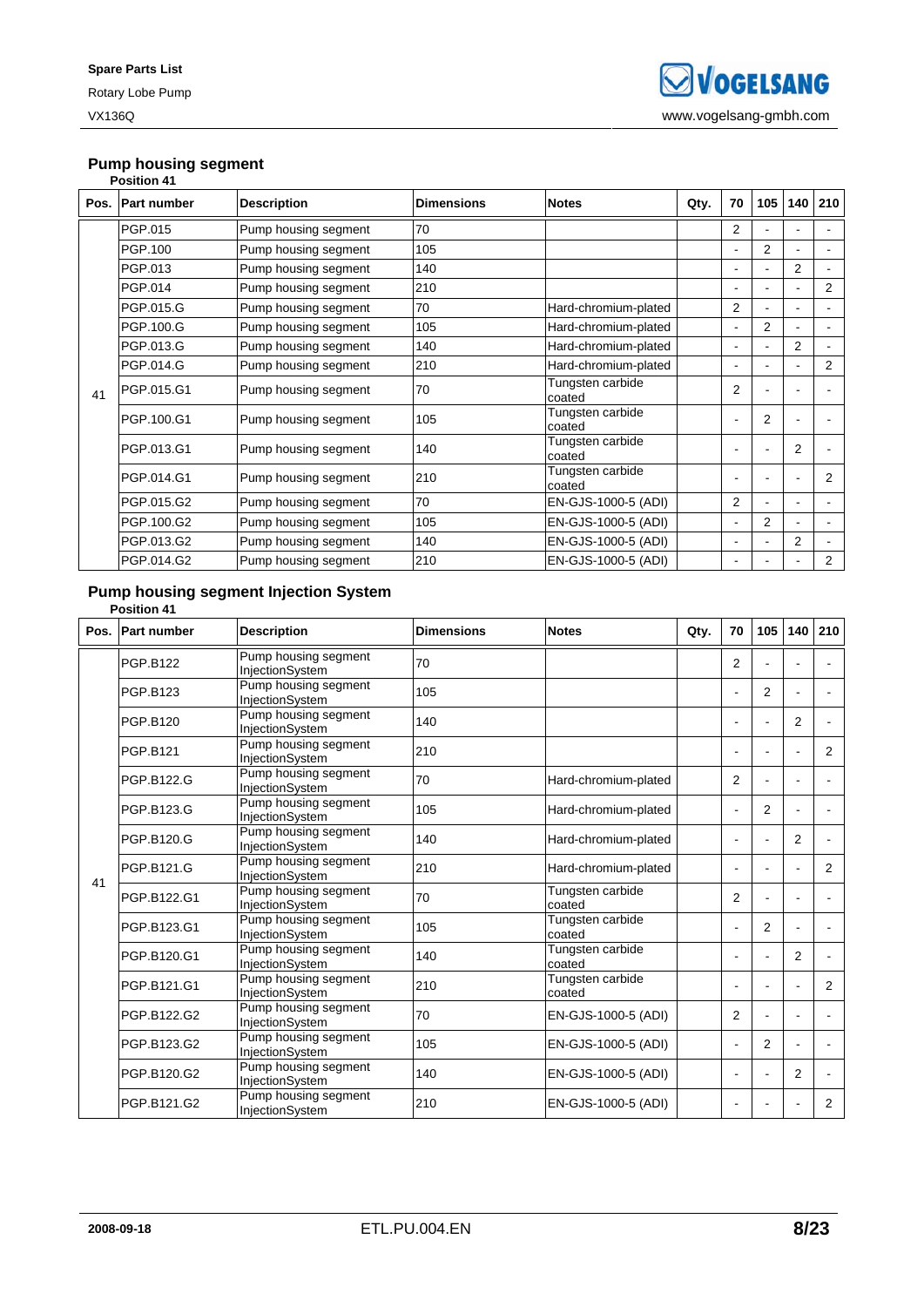#### **Hex nut Pos. 42**

| Pos. | <b>Part number</b> | <b>Description</b> | <b>Dimensions</b> | <b>Notes</b> | Qty. | 70 | 105 | 140 | 210 |
|------|--------------------|--------------------|-------------------|--------------|------|----|-----|-----|-----|
| 42   | <b>NMS.003</b>     | Hex nut            | M <sub>10</sub>   |              |      |    |     |     |     |

#### **Rotary lobes HiFlo™ SBR Position 43**

|    | Pos. Part number | <b>Description</b> | <b>Dimensions</b> | <b>Notes</b> | Qty. | 70 | 105 | 140                      | 210    |
|----|------------------|--------------------|-------------------|--------------|------|----|-----|--------------------------|--------|
|    | IPKB.B101.TL     | Rotary lobe        | 70-4K45-L         | <b>SBR</b>   |      |    |     |                          |        |
|    | PKB.B101.TR      | Rotary lobe        | 70-4K45-R         | <b>SBR</b>   |      |    |     |                          |        |
| 43 | PKB.B102.TL      | Rotary lobe        | 105-4K45-L        | <b>SBR</b>   |      |    |     |                          | ◠      |
|    | PKB.B102.TR      | Rotary lobe        | 105-4K45-R        | <b>SBR</b>   |      |    |     | $\overline{\phantom{0}}$ | $\sim$ |
|    | PKB.B103.TL      | Rotary lobe        | 140-4K45-L        | <b>SBR</b>   |      |    |     |                          |        |
|    | PKB.B103.TR      | Rotary lobe        | 140-4K45-R        | <b>SBR</b>   |      | -  |     |                          |        |

#### **Rotary lobe HiFlo™ NBR Position 43**

|    | Pos. Part number | <b>Description</b> | <b>Dimensions</b> | <b>Notes</b>     | Qty. | 70             | 105 | 140                      | 210 |
|----|------------------|--------------------|-------------------|------------------|------|----------------|-----|--------------------------|-----|
|    | PKB.B101.TL.NB   | Rotary lobe        | 70-4K45-L         | <b>NBR</b>       |      |                |     |                          |     |
|    | PKB.B101.TR.NB   | Rotary lobe        | 70-4K45-R         | <b>NBR</b>       |      |                |     |                          |     |
| 43 | PKB.B102.TL.NB   | Rotary lobe        | 105-4K45-L        | <b>NBR</b>       |      | $\blacksquare$ |     |                          | 2   |
|    | PKB.B102.TR.NB   | Rotary lobe        | 105-4K45-R        | <b>NBR</b>       |      | $\blacksquare$ |     | ٠                        | 2   |
|    | PKB.B103.TL.NB   | Rotary lobe        | 140-4K45-L        | <b>NBR</b>       |      | ۰              |     |                          |     |
|    | PKB.B103.TR.NB   | Rotary lobe        | 140-4K45-R        | <b>NBR</b>       |      | $\blacksquare$ |     |                          |     |
|    | PKB.B101.TL.NBW  | Rotary lobe        | 70-4K45-L         | <b>NBR</b> white |      |                |     |                          |     |
|    | PKB.B101.TR.NBW  | Rotary lobe        | 70-4K45-R         | <b>NBR</b> white |      |                |     |                          |     |
| 43 | PKB.B102.TL.NBW  | Rotary lobe        | 105-4K45-L        | NBR white        |      | $\blacksquare$ |     | -                        | 2   |
|    | PKB.B102.TR.NBW  | Rotary lobe        | 105-4K45-R        | <b>NBR</b> white |      | $\blacksquare$ |     | $\overline{\phantom{0}}$ | 2   |
|    | PKB.B103.TL.NBW  | Rotary lobe        | 140-4K45-L        | <b>NBR</b> white |      | ٠              |     |                          |     |
|    | PKB.B103.TR.NBW  | <b>Rotary lobe</b> | 140-4K45-R        | <b>NBR</b> white |      |                |     |                          |     |

# **Rotary lobe HiFloTM HNBR**

|    | <b>Position 43</b> |                    |                   |              |      |    |     |         |
|----|--------------------|--------------------|-------------------|--------------|------|----|-----|---------|
|    | Pos. Part number   | <b>Description</b> | <b>Dimensions</b> | <b>Notes</b> | Qty. | 70 | 105 | 140 210 |
|    | PKB.B101.TL.HNB    | Rotary lobe        | 70-4K45-L         | <b>HNBR</b>  |      |    |     |         |
| 43 | PKB.B101.TR.HNB    | <b>Rotary lobe</b> | 70-4K45-R         | <b>HNBR</b>  |      |    |     |         |
|    | PKB.B102.TL.HNB    | Rotary lobe        | 105-4K45-L        | <b>HNBR</b>  |      |    |     |         |
|    | PKB.B102.TR.HNB    | Rotary lobe        | 105-4K45-R        | <b>HNBR</b>  |      |    |     |         |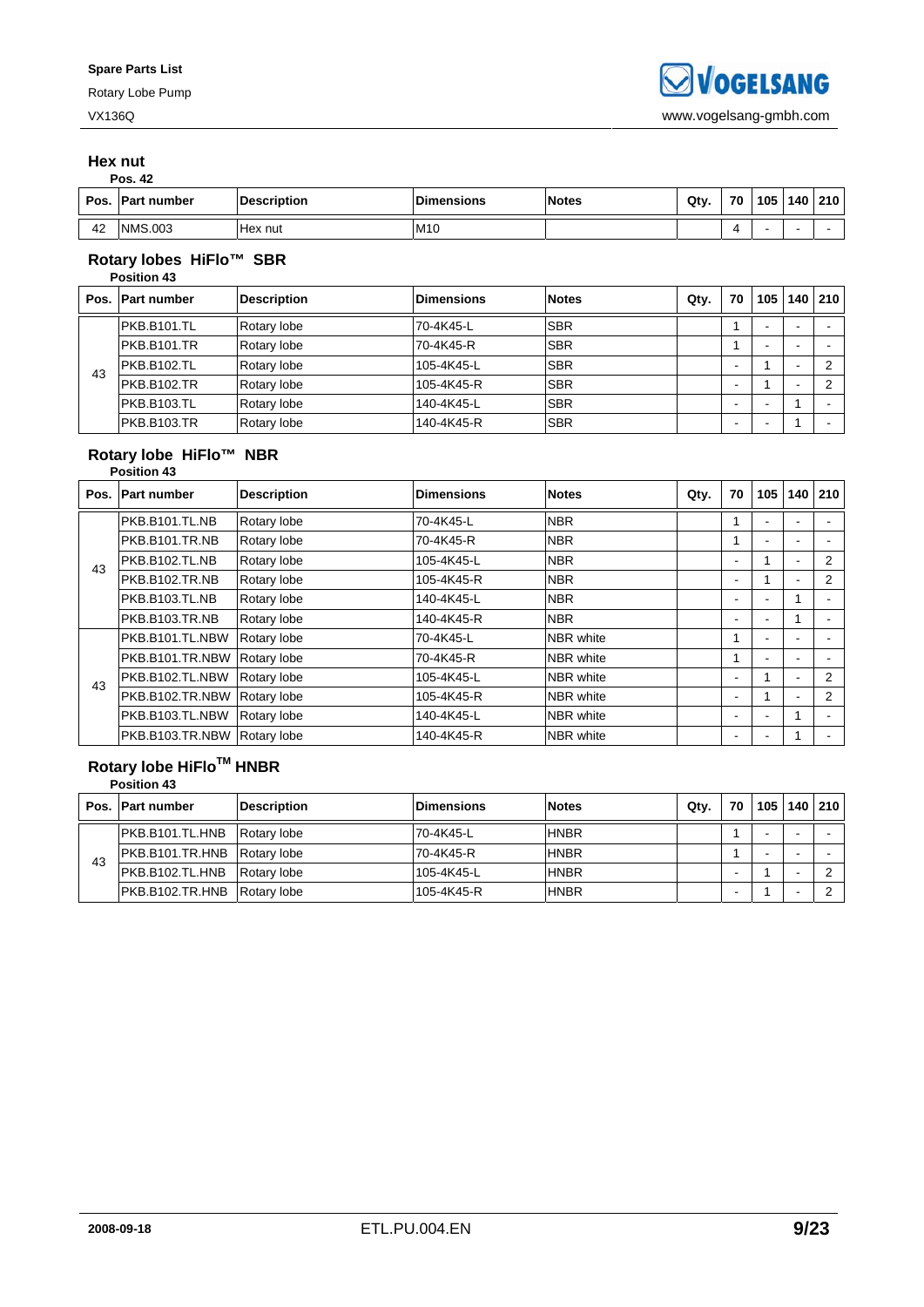# **Rotary lobes HiFlo™ EPDM**

|    | <b>Position 43</b> |                    |                   |                    |      |                          |     |                          |     |
|----|--------------------|--------------------|-------------------|--------------------|------|--------------------------|-----|--------------------------|-----|
|    | Pos. Part number   | <b>Description</b> | <b>Dimensions</b> | <b>Notes</b>       | Qty. | 70                       | 105 | 140                      | 210 |
|    | PKB.B101.TL.SL     | Rotary lobe        | 70-4K45-L         | <b>EPDM-SL</b>     |      |                          |     |                          |     |
|    | PKB.B101.TR.SL     | Rotary lobe        | 70-4K45-R         | <b>IEPDM-SL</b>    |      |                          |     |                          |     |
| 43 | PKB.B102.TL.SL     | Rotary lobe        | 105-4K45-L        | <b>EPDM-SL</b>     |      |                          |     |                          | 2   |
|    | PKB.B102.TR.SL     | Rotary lobe        | 105-4K45-R        | EPDM-SL            |      | $\overline{\phantom{a}}$ |     | $\blacksquare$           | 2   |
|    | PKB.B103.TL.SL     | Rotary lobe        | 140-4K45-L        | EPDM-SL            |      | ۰                        |     |                          |     |
|    | PKB.B103.TR.SL     | Rotary lobe        | 140-4K45-R        | <b>EPDM-SL</b>     |      | ٠                        | ۰   |                          |     |
|    | PKB.B101.TL.EPW    | Rotary lobe        | 70-4K45-L         | <b>IEPDM</b> white |      |                          |     |                          |     |
|    | PKB.B101.TR.EPW    | Rotary lobe        | 70-4K45-R         | <b>IEPDM</b> white |      |                          |     |                          |     |
| 43 | PKB.B102.TL.EPW    | Rotary lobe        | 105-4K45-L        | <b>EPDM</b> white  |      | ۰                        |     | $\overline{\phantom{a}}$ | 2   |
|    | PKB.B102.TR.EPW    | Rotary lobe        | 105-4K45-R        | <b>EPDM</b> white  |      | ۰                        |     | $\overline{\phantom{a}}$ | 2   |
|    | PKB.B103.TL.EPW    | Rotary lobe        | 140-4K45-L        | <b>EPDM</b> white  |      | ۰                        |     |                          |     |
|    | PKB.B103.TR.EPW    | Rotary lobe        | 140-4K45-R        | <b>EPDM</b> white  |      | ٠                        |     |                          |     |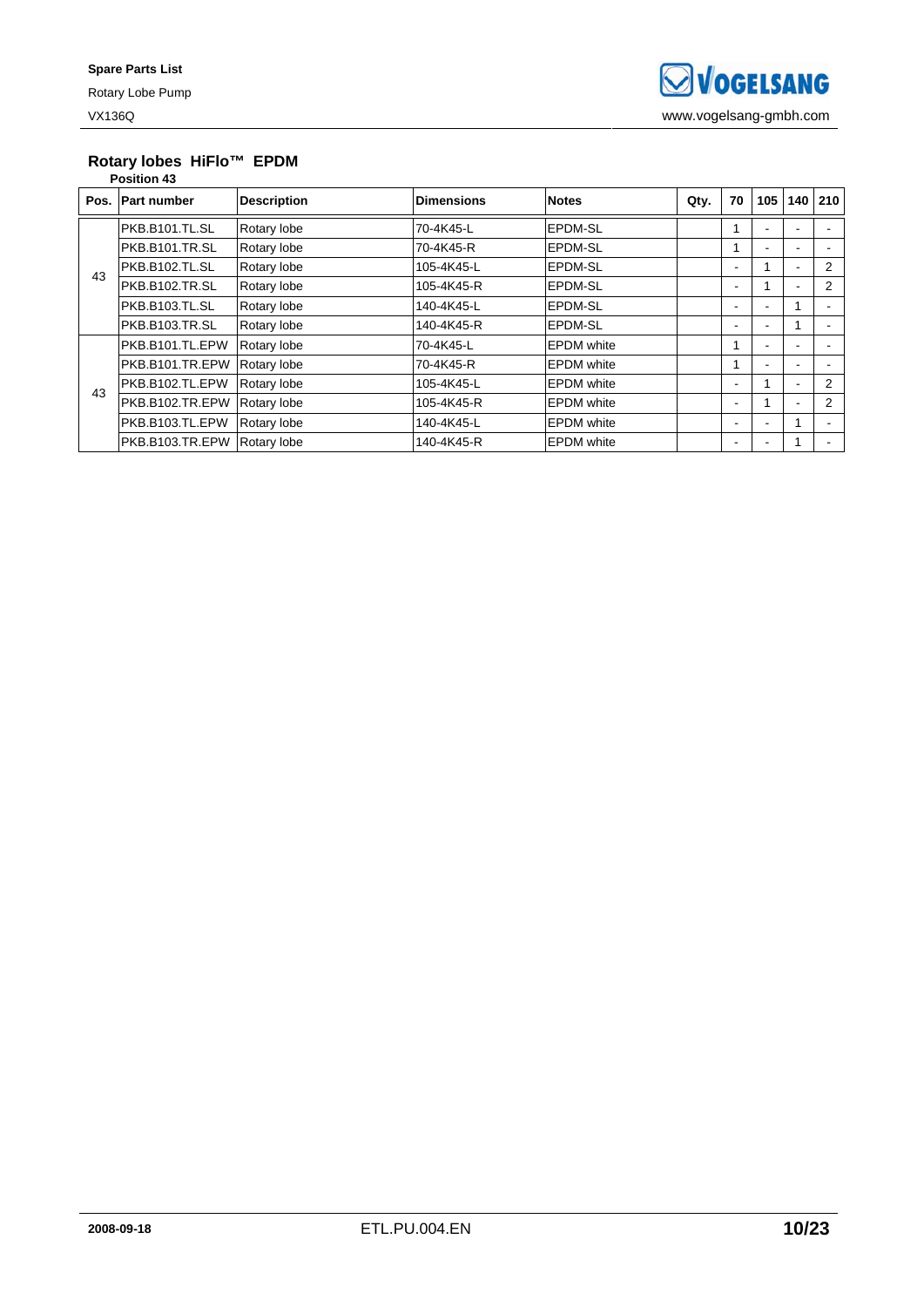#### **Rotary lobes HiFlo™ FPM Position 43**

|      | PUSILIUII 43       |                    |                   |                     |      |                          |     |                          |     |
|------|--------------------|--------------------|-------------------|---------------------|------|--------------------------|-----|--------------------------|-----|
| Pos. | <b>Part number</b> | <b>Description</b> | <b>Dimensions</b> | <b>Notes</b>        | Qty. | 70                       | 105 | 140                      | 210 |
|      | IPKB.B101.TL.VI    | Rotary lobe        | 70-4K45-L         | FPM <sup>(1</sup>   |      |                          |     |                          |     |
|      | PKB.B101.TR.VI     | Rotary lobe        | 70-4K45-R         | $FPM$ <sup>(1</sup> |      |                          |     |                          |     |
| 43   | PKB.B102.TL.VI     | Rotary lobe        | 105-4K45-L        | FPM <sup>(1</sup>   |      |                          |     |                          |     |
|      | PKB.B102.TR.VI     | Rotary lobe        | 105-4K45-R        | $FPM$ <sup>(1</sup> |      | $\overline{\phantom{0}}$ |     | $\overline{\phantom{0}}$ |     |
|      | PKB.B103.TL.VI     | Rotary lobe        | 140-4K45-L        | $FPM$ <sup>(1</sup> |      |                          |     |                          |     |
|      | PKB.B103.TR.VI     | Rotary lobe        | 140-4K45-R        | $FPM$ <sup>(1</sup> |      | $\overline{\phantom{0}}$ |     |                          |     |

 $<sup>(1)</sup>$  max. 6 bar [87 psi], please pay attention to the admissible pressure of pump!</sup>

### **Rotary lobes HiFlo™ WEROBUST Position 43**

|    | Pos. Part number | <b>Description</b> | <b>Dimensions</b> | <b>Notes</b>           | Qty. | 70 | 105 <sub>1</sub> | 140 | 210      |
|----|------------------|--------------------|-------------------|------------------------|------|----|------------------|-----|----------|
|    | PKB.B101.TL.PU   | Rotary lobe        | 70-4K45-L         | WEROBUST <sup>(2</sup> |      |    |                  |     |          |
|    | IPKB.B101.TR.PU  | Rotary lobe        | 70-4K45-R         | WEROBUST <sup>(2</sup> |      |    |                  |     |          |
|    | PKB.B102.TL.PU   | Rotary lobe        | 105-4K45-L        | WEROBUST <sup>(2</sup> |      |    |                  |     | $\Omega$ |
| 43 | PKB.B102.TR.PU   | Rotary lobe        | 105-4K45-R        | WEROBUST <sup>(2</sup> |      |    |                  |     | ◠        |
|    | PKB.B103.TL.PU   | Rotary lobe        | 140-4K45-L        | WEROBUST <sup>(2</sup> |      |    |                  |     |          |
|    | PKB.B103.TR.PU   | Rotary lobe        | 140-4K45-R        | WEROBUST <sup>(2</sup> |      |    |                  |     |          |

 $\frac{1}{2}$  Attention! Usable up to 50°C medium temperature, only!

#### **Rotary lobes two wings Position 43**

|    | Pos. Part number   | <b>Description</b>     | <b>Dimensions</b> | <b>Notes</b>                       | Qty. | 70                           | 105            | 140            | 210            |
|----|--------------------|------------------------|-------------------|------------------------------------|------|------------------------------|----------------|----------------|----------------|
|    | <b>PKB.B018.Q</b>  | Rotary lobe; two wings | 70                | <b>NBR</b>                         |      | 2                            |                |                |                |
|    | PKB.B035.Q         | Rotary lobe; two wings | 105               | <b>NBR</b>                         |      | ۰                            | $\overline{2}$ |                | $\overline{4}$ |
|    | <b>PKB.B028.Q</b>  | Rotary lobe; two wings | 140               | <b>NBR</b>                         |      | $\blacksquare$               | $\blacksquare$ | 2              |                |
|    | <b>PKB.B018.QF</b> | Rotary lobe; two wings | 70                | <b>NBR</b><br>enlarge rubber layer |      | $\overline{2}$               |                |                |                |
|    | <b>PKB.B035.QF</b> | Rotary lobe; two wings | 105               | <b>NBR</b><br>enlarge rubber layer |      | $\overline{a}$               | 2              |                | 4              |
|    | <b>PKB.B018.QW</b> | Rotary lobe; two wings | 70                | <b>NBR</b> white                   |      | $\overline{2}$               | $\blacksquare$ | $\blacksquare$ |                |
|    | <b>PKB.B028.QW</b> | Rotary lobe; two wings | 140               | <b>NBR</b> white                   |      | $\blacksquare$               | $\blacksquare$ | $\overline{2}$ |                |
|    | PKB.B016.Q         | Rotary lobe; two wings | 70                | <b>SBR 70</b>                      |      | $\overline{2}$               |                |                |                |
| 43 | PKB.B033.Q         | Rotary lobe; two wings | 105               | <b>SBR 70</b>                      |      | $\blacksquare$               | $\overline{2}$ |                | $\overline{4}$ |
|    | PKB.B026.Q         | Rotary lobe; two wings | 140               | <b>SBR 70</b>                      |      | $\blacksquare$               |                | $\overline{2}$ |                |
|    | PKB.B021.Q.SL      | Rotary lobe; two wings | 70                | <b>EPDM-SL</b>                     |      | 2                            |                |                |                |
|    | PKB.B034.Q.SL      | Rotary lobe; two wings | 105               | EPDM-SL                            |      | $\qquad \qquad \blacksquare$ | $\overline{2}$ | $\blacksquare$ | 4              |
|    | PKB.B030.Q.SL      | Rotary lobe; two wings | 140               | EPDM-SL                            |      |                              |                | $\overline{2}$ |                |
|    | PKB.B022.Q         | Rotary lobe; two wings | 70                | FPM $(1)$                          |      | $\overline{2}$               | $\blacksquare$ | $\blacksquare$ |                |
|    | PKB.B037.Q         | Rotary lobe; two wings | 105               | FPM <sup>(1</sup>                  |      | $\overline{\phantom{a}}$     | $\overline{2}$ | $\blacksquare$ | 4              |
|    | PKB.B031.Q         | Rotary lobe; two wings | 140               | FPM <sup>(1</sup>                  |      | $\blacksquare$               |                | 2              |                |
|    | PKB.B023.Q         | Rotary lobe; two wings | 70                | <b>WEROBUST<sup>(2</sup>)</b>      |      | $\blacksquare$               | 2              | $\mathbf{r}$   | 4              |
|    | PKB.B036.Q         | Rotary lobe; two wings | 105               | WEROBUST <sup>(2</sup>             |      | $\blacksquare$               | 2              |                | 4              |
|    | PKB.B025.Q         | Rotary lobe; two wings | 140               | WEROBUST <sup>(2</sup>             |      | $\blacksquare$               |                | 2              |                |

 $<sup>(1</sup>$  max. 6 bar [87 psi], please pay attention to the admissible pressure of pump!</sup>

 $^{(2}$  Attention! Usable up to 50°C medium temperature, only!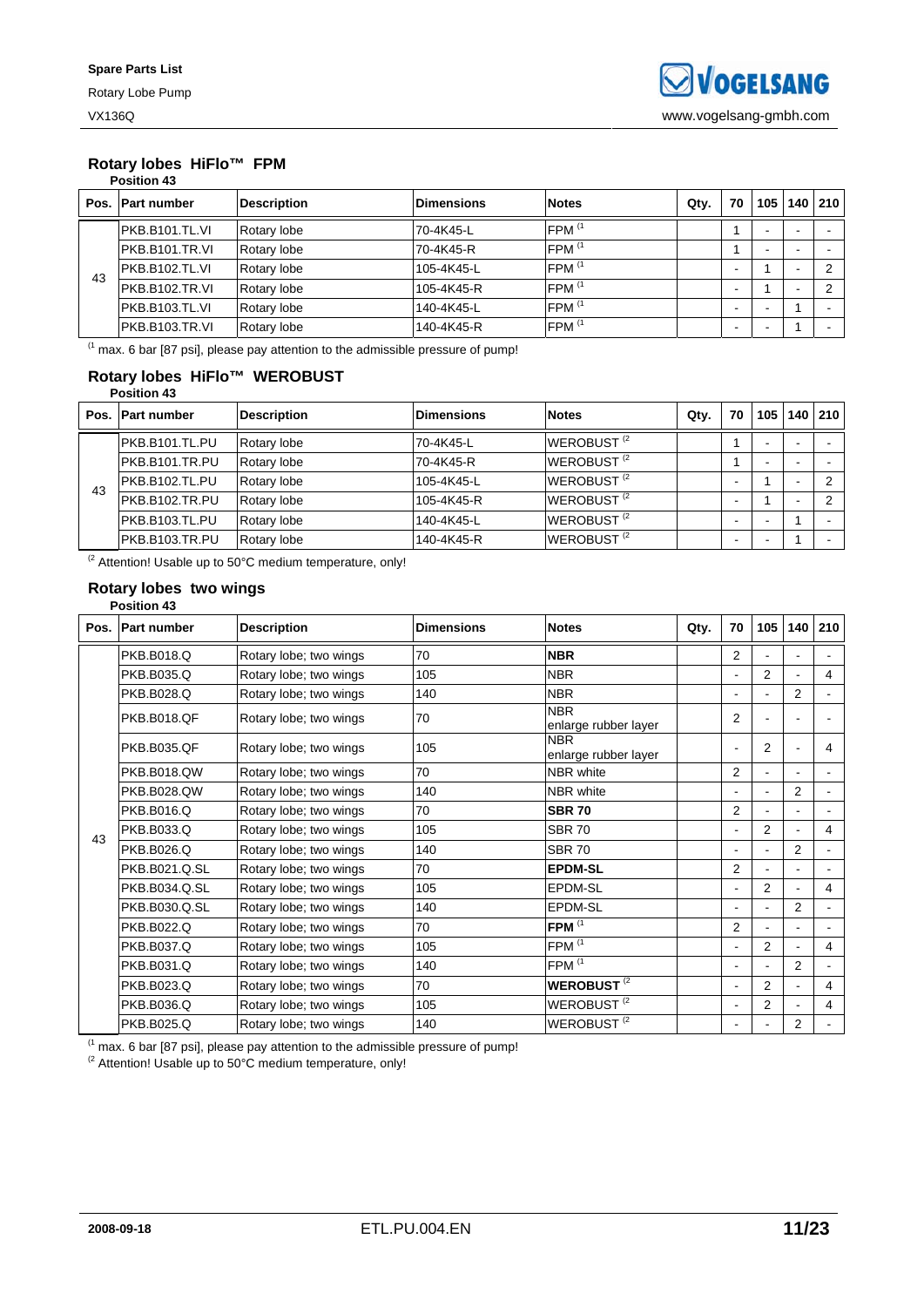### **Pure material rotary lobes HiFlo™ / two wings**

### **Position 43**

|    | Pos. Part number | <b>Description</b>     | <b>Dimensions</b> | <b>Notes</b>                 | Qty. | 70             | 105            | 140                      | 210 |
|----|------------------|------------------------|-------------------|------------------------------|------|----------------|----------------|--------------------------|-----|
|    | PKB.B104.N1.TL   | Rotary lobe            | 70-4K45-L         | C45, nitrified <sup>(3</sup> |      | 1              |                |                          |     |
|    | PKB.B104.N1.TR   | Rotary lobe            | 70-4K45-R         | C45, nitrified <sup>(3</sup> |      | 1              |                |                          |     |
|    | PKB.B105.N1.TL   | Rotary lobe            | 105-4K45-L        | C45, nitrified <sup>(3</sup> |      | $\blacksquare$ |                |                          | 2   |
|    | PKB.B105.N1.TR   | Rotary lobe            | 105-4K45-R        | C45, nitrified <sup>(3</sup> |      | $\blacksquare$ |                |                          | 2   |
|    | PKB.B106.N1.TL   | Rotary lobe            | 140-4K45-L        | C45, nitrified <sup>(3</sup> |      | $\blacksquare$ |                | 1                        |     |
|    | PKB.B106.N1.TR   | Rotary lobe            | 140-4K45-R        | C45, nitrified <sup>(3</sup> |      | $\blacksquare$ |                | 1                        |     |
|    | PKB.B041.N1      | Rotary lobe; two wings | 70                | C45, nitrified <sup>(3</sup> |      | $\overline{2}$ |                |                          |     |
| 43 | PKB.B042.N1      | Rotary lobe; two wings | 105               | C45, nitrified <sup>(3</sup> |      | $\blacksquare$ | $\overline{2}$ | $\blacksquare$           | 4   |
|    | PKB.B043.N1      | Rotary lobe; two wings | 140               | C45, nitrified <sup>(3</sup> |      | $\blacksquare$ |                | 2                        |     |
|    | PKB.B101.TL.POM  | Rotary lobe            | 70-4K45-L         | POM <sup>(3</sup>            |      | 1              |                |                          |     |
|    | PKB.B101.TR.POM  | Rotary lobe            | 70-4K45-R         | POM <sup>(3</sup>            |      | 1              |                |                          |     |
|    | PKB.B102.TL.POM  | Rotary lobe            | 105-4K45-L        | $POM^{(3)}$                  |      | $\blacksquare$ |                |                          | 2   |
|    | PKB.B102.TR.POM  | Rotary lobe            | 105-4K45-R        | POM $\overline{3}$           |      | $\blacksquare$ |                | $\overline{\phantom{a}}$ | 2   |
|    | PKB.B023.Q       | Rotary lobe; two wings | 70                | POM <sup>(3</sup>            |      | $\overline{2}$ |                | $\overline{\phantom{a}}$ |     |
|    | PKB.B036.Q       | Rotary lobe; two wings | 105               | $POM^{(3)}$                  |      | $\blacksquare$ | $\overline{2}$ | $\overline{\phantom{a}}$ | 4   |
|    | PKB.B025.Q       | Rotary lobe; two wings | 140               | POM <sup>(3</sup>            |      | $\blacksquare$ |                | 2                        |     |

 $(3 + O$ -ring for pure material lobe

#### **O-ring for pure material lobes Position 43.2 – 43.3**

|      | Pos. Part number  | <b>Description</b> | <b>Dimensions</b> | <b>Notes</b>                | Qty. | 70 | 105 |        | 140 210 |
|------|-------------------|--------------------|-------------------|-----------------------------|------|----|-----|--------|---------|
|      | <b>DOR.039</b>    | O-ring $(5)$       | 80 x 2.5          | <b>NBR</b>                  |      |    |     |        |         |
| 43.2 | DOR.039.EP        | O-ring $(5)$       | 80 x 2.5          | <b>EPDM</b>                 |      | 2  | ⌒   | っ<br>∠ |         |
|      | <b>DOR.039.VI</b> | O-ring $(5)$       | 80 x 2.5          | <b>FPM</b>                  |      |    |     |        |         |
|      | <b>DOR.039.PT</b> | O-ring $(5)$       | 80 x 2.5          | Silicone FEP coated         |      |    |     |        |         |
|      | <b>DOR.162</b>    | O-ring $(5)$       | $80 \times 4$     | <b>NBR</b>                  |      |    |     |        |         |
|      | DOR.162.EP        | $O$ -ring $(5)$    | $80 \times 4$     | <b>EPDM</b>                 |      |    |     |        | ◠       |
| 43.3 | <b>DOR.162.VI</b> | O-ring $(5)$       | $80 \times 4$     | <b>FPM</b>                  |      |    |     |        |         |
|      | DOR.162.PT        | O-ring $(5)$       | $80 \times 4$     | <b>ISilicone FEP coated</b> |      |    |     |        |         |

 $<sup>(5)</sup>$  for pure material lobes</sup>



18/01/2008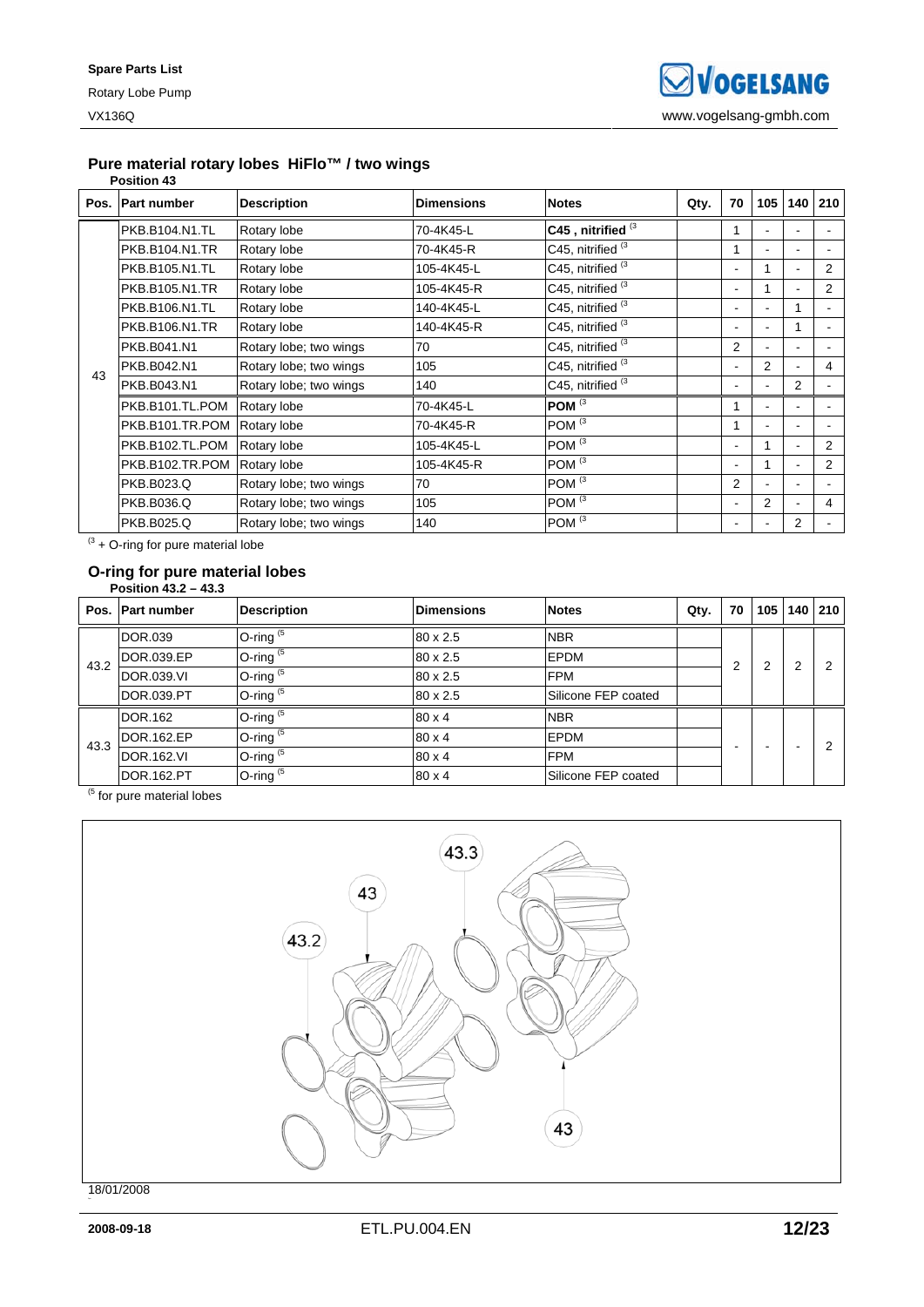Rotary Lobe Pump

### **Spare parts preloading**

|      | Position 44-48     |                    |                   |                     |      |                |     |                |                |
|------|--------------------|--------------------|-------------------|---------------------|------|----------------|-----|----------------|----------------|
| Pos. | <b>Part number</b> | <b>Description</b> | <b>Dimensions</b> | <b>Notes</b>        | Qty. | 70             | 105 | 140            | 210            |
| 44   | <b>NTF.002</b>     | Disk spring        | 71 x 36 x 4       | <b>DIN 2093</b>     |      | 4              | 4   | 4              | 4              |
| 45   | <b>PRS.B008.N1</b> | Pressure disk      |                   |                     |      | 2              | 2   | 2              | 2              |
|      | DOR.043            | $O$ -ring          | 64 x 4            | <b>NBR</b>          |      |                |     |                |                |
| 46   | DOR.043.EP         | O-ring             | 64 x 4            | <b>EPDM</b>         |      | $\overline{2}$ | 2   | $\overline{2}$ | 2              |
|      | <b>DOR.043.VI</b>  | O-ring             | 64 x 4            | <b>FPM</b>          |      |                |     |                |                |
|      | <b>DOR.043.PT</b>  | $O$ -ring          | 64 x 4            | Silicone FEP coated |      |                |     |                |                |
|      | DOR.021            | $O$ -ring          | $24 \times 3$     | <b>NBR</b>          |      |                |     |                |                |
| 47   | DOR.021.EP         | $O$ -ring          | $24 \times 3$     | <b>EPDM</b>         |      | $\overline{2}$ | 2   | $\overline{2}$ | 2              |
|      | DOR.021.VI         | O-ring             | $24 \times 3$     | <b>FPM</b>          |      |                |     |                |                |
|      | DOR.021.PT         | $O$ -ring          | $24 \times 3$     | Silicone FEP coated |      |                |     |                |                |
| 48   | <b>PRS.102</b>     | Strain screw       | M16               |                     |      | $\overline{2}$ | 2   | 2              | $\overline{2}$ |

### **Lifting eye bolt**

|    | <b>Position 49</b>       |                    |                   |                |      |    |     |     |     |
|----|--------------------------|--------------------|-------------------|----------------|------|----|-----|-----|-----|
|    | <b>Pos. IPart number</b> | <b>Description</b> | <b>Dimensions</b> | <b>Notes</b>   | Qty. | 70 | 105 | 140 | 210 |
| 49 | <b>NKS.006</b>           | Lifting eye bolt   | M <sub>12</sub>   | <b>DIN 580</b> |      |    |     |     |     |

### **O-ring**

|    | Position 50       |                    |                   |                     |      |    |     |     |     |
|----|-------------------|--------------------|-------------------|---------------------|------|----|-----|-----|-----|
|    | Pos. Part number  | <b>Description</b> | <b>Dimensions</b> | <b>Notes</b>        | Qty. | 70 | 105 | 140 | 210 |
|    | DOR.051           | O-ring             | $280 \times 6$    | <b>NBR</b>          |      |    |     |     |     |
|    | DOR.051.EP        | O-ring             | $280 \times 6$    | EPDM                |      |    |     |     |     |
| 50 | <b>DOR.051.VI</b> | O-ring             | $280 \times 6$    | <b>FPM</b>          |      |    |     |     |     |
|    | DOR.051.PT        | $O$ -ring          | $280 \times 6$    | Silicone FEP coated |      |    |     |     |     |

### **Wear plate**

### **Position 51**

|    | Pos. Part number   | <b>Description</b> | <b>Dimensions</b> | <b>Notes</b>               | $Q$ ty. | 70 |  | 105   140   210 |
|----|--------------------|--------------------|-------------------|----------------------------|---------|----|--|-----------------|
|    | PFL.B002           | Wear plate         |                   |                            |         |    |  |                 |
| 51 | IPFL.B002.G        | Wear plate         |                   | Hard-chromium-plated       |         |    |  |                 |
|    | <b>PFL.B002.G1</b> | Wear plate         |                   | Tungsten carbide<br>coated |         |    |  |                 |

#### **Cover and accessories Position 53-54**

|    | Pos. Part number | <b>Description</b> | <b>Dimensions</b> | <b>Notes</b>    | Qtv. | 70 | 105 | 140 | 210 |
|----|------------------|--------------------|-------------------|-----------------|------|----|-----|-----|-----|
| 53 | PGP.B005         | Cover              |                   |                 |      |    |     |     |     |
| 54 | NIR.019          | Inner ring         | UR 45 x 50 x 20   | For motor-shaft |      |    |     |     |     |
|    | NIR.019          | Inner ring         | UR 45 x 50 x 20   | For PTO-shaft   |      |    |     |     |     |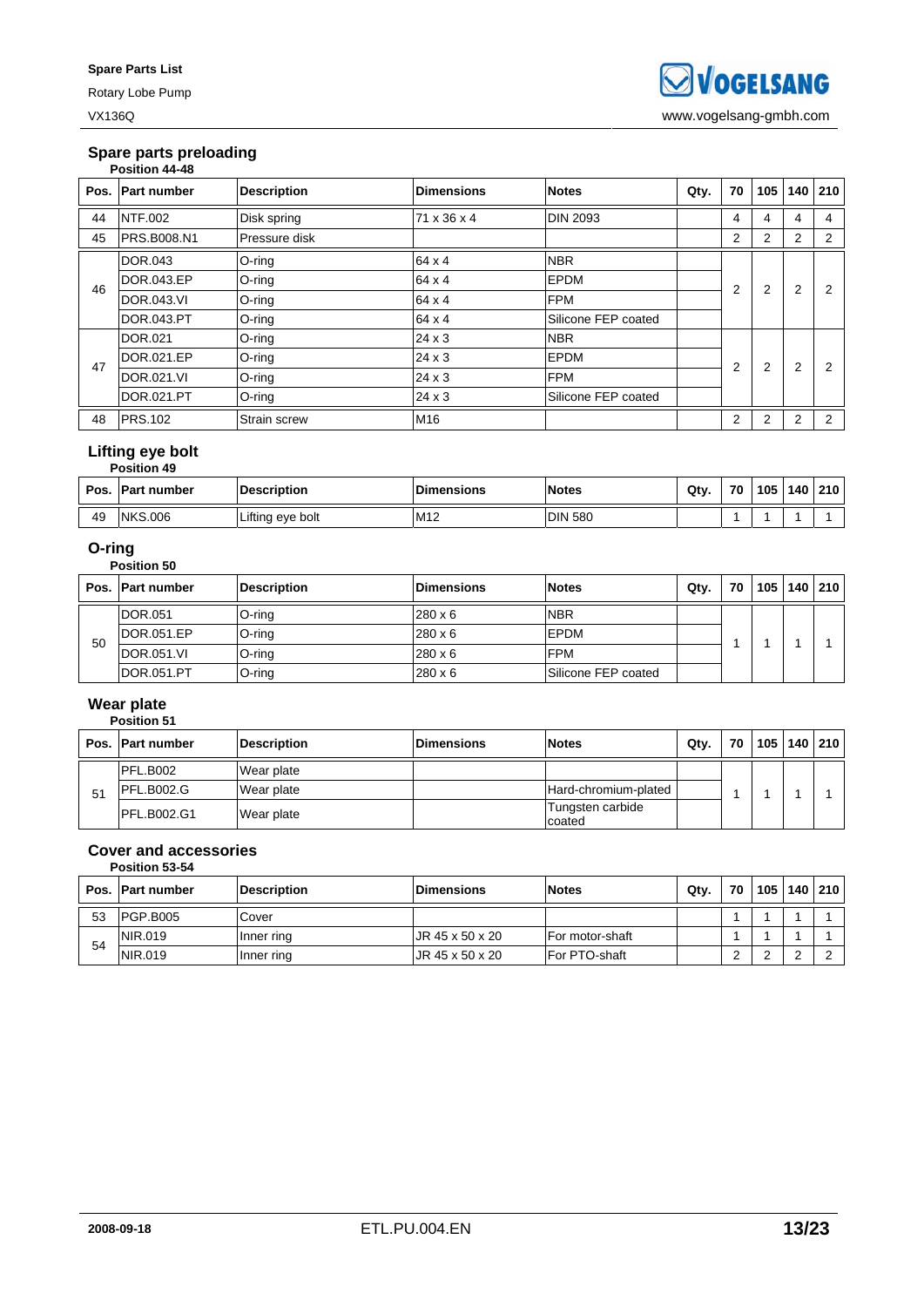# **Screws and accessories**

|      | Position 59-73     |                    |                          |                      |      |                |     |                |                |
|------|--------------------|--------------------|--------------------------|----------------------|------|----------------|-----|----------------|----------------|
| Pos. | <b>Part number</b> | <b>Description</b> | <b>Dimensions</b>        | <b>Notes</b>         | Qty. | 70             | 105 | 140            | 210            |
| 59   | <b>PSG.002</b>     | Oil sight glass    | M <sub>16</sub> x 1.5    | Incl. gasket         |      | $\overline{2}$ | 2   | $\overline{2}$ | $\overline{2}$ |
| 60   | <b>DKR.005</b>     | Copper ring        | $C16 \times 22 \times 2$ | <b>DIN 7603</b>      |      | 6              | 6   | 6              | 6              |
| 61   | <b>NSK.088</b>     | Screw plug         | M <sub>16</sub> x 1.5    | Magnetic             |      | $\overline{2}$ | 2   | $\overline{2}$ | $\overline{2}$ |
| 62   | <b>NSK.081</b>     | Screw plug         | M <sub>16</sub> x 1.5    | <b>DIN 910</b>       |      | 3              | 3   | 3              | 3              |
| 64   | <b>NSK.072</b>     | Hex socket screw   | M <sub>10</sub> x 65     | <b>DIN 931</b>       |      | 12             | 12  | 12             | 12             |
| 65   | <b>NUS.004</b>     | <b>Shim</b>        | A 10.5 x 20 x 2          | <b>DIN 125</b>       |      | 44             | 48  | 48             | 48             |
| 66   | <b>NMK.001</b>     | Hex nut            | M <sub>10</sub>          | DIN 985 self-locking |      | 24             | 24  | 24             | 24             |
| 67   | PRS.B023           | Distance nut       | M <sub>10</sub>          |                      |      | $\overline{4}$ | 4   | 4              | 4              |
| 68   | <b>NSK.204</b>     | Hex socket screw   | M <sub>10</sub> x 80     | <b>DIN 933</b>       |      | $\blacksquare$ | 4   | 4              | 4              |
|      | <b>NGS.008</b>     | Threaded rod       | M <sub>10</sub> x 100    | <b>DIN 976</b>       |      | 4              |     | ٠              |                |
| 69   | <b>NSP.004</b>     | Spring pin         | $13 \times 40$           | <b>DIN 7346</b>      |      | 4              | 4   | 4              | 4              |
| 70   | <b>NSK.006</b>     | Hex socket screw   | M <sub>10</sub> x 55     | <b>DIN 933</b>       |      | 8              | 8   | 8              | 8              |
| 71   | <b>NKS.001</b>     | Grease nipple      | $M10 \times 1$           | For PTO-shaft        |      | 4              | 4   | 4              | 4              |
|      | <b>NSK.182</b>     | Screw plug         | $M10 \times 1$           | For motor shaft      |      |                |     |                |                |
| 73   | <b>NSP.013</b>     | Spring pin         | $13 \times 24$           | <b>DIN 7346</b>      |      | 4              | 4   | 4              | 4              |

#### **Buffer chamber enlargement Position 74**

|    | Pos. Part number   | <b>Description</b>    | <b>IDimensions</b> | <b>Notes</b>        | Qty. | 70 | 105 | 140 | 210 |
|----|--------------------|-----------------------|--------------------|---------------------|------|----|-----|-----|-----|
|    | <b>PSG.014</b>     | Buffer fluid canister |                    | Pressurized         |      |    |     |     |     |
| 74 | <b>IPSG.014.T1</b> | Quench fluid canister |                    | Ventilated (Option) |      |    |     |     |     |
|    | <b>PSV.002.N1</b>  | Pressure disk         |                    | (Option)            |      |    |     |     |     |

### **Accessories**

|    | Position 75-77   |                               |                   |                      |      |    |       |         |  |
|----|------------------|-------------------------------|-------------------|----------------------|------|----|-------|---------|--|
|    | Pos. Part number | <b>Description</b>            | <b>Dimensions</b> | <b>Notes</b>         | Qty. | 70 | 105 l | 140 210 |  |
| 76 | <b>NST.017</b>   | Plastic plug for strain screw |                   |                      |      | ⌒  |       | $\sim$  |  |
| 77 | DKR.001          | Copper ring                   | $C$ 10 x 16 x 1   | Only for motor-shaft |      | 4  |       |         |  |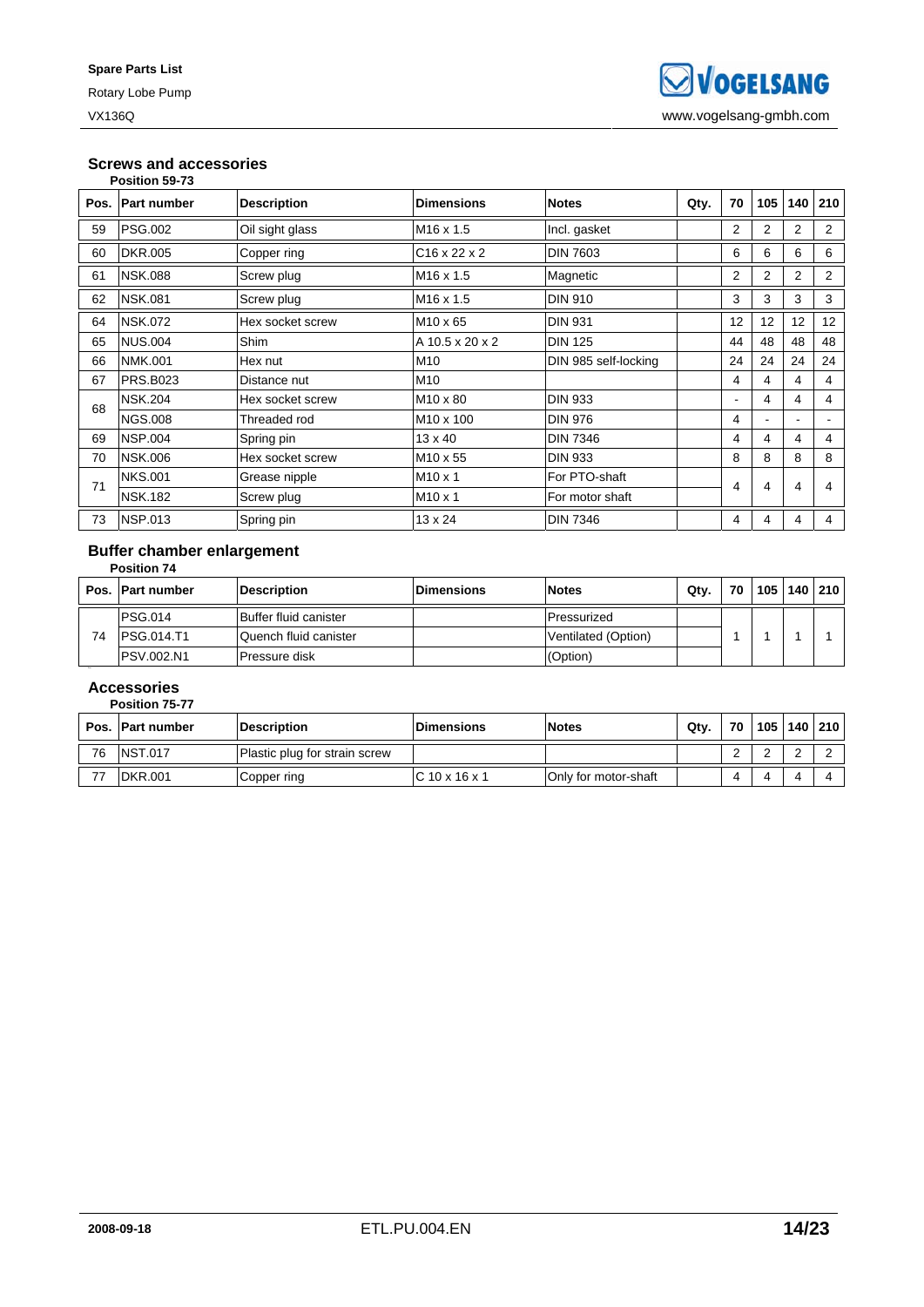### **Cartridge mechanical sealing system**

|    | <b>Pos. 79</b>   |                                                |                   |                                                      |      |    |     |                |               |
|----|------------------|------------------------------------------------|-------------------|------------------------------------------------------|------|----|-----|----------------|---------------|
|    | Pos. Part number | <b>Description</b>                             | <b>Dimensions</b> | <b>Notes</b>                                         | Qty. | 70 | 105 | 140            | 210           |
|    | <b>PBT.B002</b>  | Cartridge<br>(HD)                              |                   | Mild steel; nitrified<br>SiSiC / NBR                 |      |    |     |                |               |
|    | <b>PBT.B003</b>  | Cartridge<br>(HD)                              |                   | Mild steel; nitrified<br>SiSiC / FPM                 |      |    |     |                |               |
|    | <b>PBT.B004</b>  | Cartridge<br>(HD)                              |                   | Mild steel; nitrified<br>Duronit <sup>(4</sup> / NBR |      |    |     |                |               |
|    | <b>PBT.B005</b>  | Cartridge<br>(HD)                              |                   | Mild steel; nitrified<br>Duronit <sup>(4</sup> / FPM |      |    |     |                |               |
|    | <b>PBT.B006</b>  | Cartridge<br>(HD)                              |                   | Mild steel; nitrified<br>SiSiC / EPDM                |      |    |     |                |               |
|    | <b>PBT.B010</b>  | Cartridge block ring<br>single-mechanical seal |                   | Mild steel; nitrified<br>SiSiC / NBR                 |      |    |     |                |               |
| 79 | <b>PBT.B011</b>  | Cartridge block ring<br>single-mechanical seal |                   | Mild steel; nitrified<br>SiSiC / FPM                 |      | 2  | 2   | $\overline{2}$ | $\mathcal{P}$ |
|    | <b>PBT.B012</b>  | Cartridge block ring<br>single-mechanical seal |                   | Mild steel; nitrified<br>carbon / NBR                |      |    |     |                |               |
|    | <b>PBT.B013</b>  | Cartridge block ring<br>single-mechanical seal |                   | Mild steel; nitrified<br>carbon / FPM                |      |    |     |                |               |
|    | <b>PBT.B014</b>  | Cartridge block ring<br>single-mechanical seal |                   | Mild steel; nitrified<br>carbon / EPDM               |      |    |     |                |               |
|    | <b>PBT.B019</b>  | Cartridge block ring<br>single-mechanical seal |                   | Mild steel; nitrified<br>Duronit <sup>(4</sup> /NBR  |      |    |     |                |               |
|    | <b>PBT.B037</b>  | Cartridge block ring<br>single-mechanical seal |                   | Mild steel; nitrified<br>SiSiC / EPDM                |      |    |     |                |               |
|    | <b>PBT.B040</b>  | Cartridge block ring<br>single-mechanical seal |                   | Mild steel; nitrified<br>Duronit <sup>(4</sup> / FPM |      |    |     |                |               |

### **Tools**

| Pos. Part number   | <b>Description</b> | <b>Dimensions</b> | <b>Notes</b>                                  | Qty. | 70 | 105    |                 | 140 210 |
|--------------------|--------------------|-------------------|-----------------------------------------------|------|----|--------|-----------------|---------|
| PBA.B001.TK        | Lobe puller        | 70/105            | Check requirement acc.<br>maintenance manual! |      | X  | v<br>ᄉ |                 |         |
| PBA.B001.TL        | Lobe puller        | 140/210           | Check requirement acc.<br>maintenance manual! |      |    |        | $\check{}$<br>ᄉ |         |
| PBA.B007.N1        | Assembly tool      |                   | Lip seal                                      |      |    |        |                 |         |
| <b>PBA.B006</b>    | Assembly tool      |                   | Component mechanical<br>sealing system        |      |    |        |                 |         |
| <b>PBA.B020.N1</b> | Assembly tool      |                   | Cartridge mechanical<br>sealing system        |      |    |        |                 |         |

### **Material for connectors**

| Pos. | <b>Part number</b> | <b>Description</b> | <b>Dimensions</b>          | <b>Notes</b>   | Qty. | 70                       | 105 | 140            | 210            |
|------|--------------------|--------------------|----------------------------|----------------|------|--------------------------|-----|----------------|----------------|
|      | <b>NSK.027</b>     | Hex socket screw   | M10 x 25                   | <b>DIN 933</b> |      | 20                       | 24  | 24             | 28             |
|      | <b>NUS.004</b>     | Washer             | $A10.5 \times 20 \times 2$ | <b>DIN 125</b> |      | 20                       | 24  | 24             | 28             |
|      | <b>PFL.010</b>     | Flange             | 70                         |                |      | 2                        |     |                |                |
|      | <b>PFL.057</b>     | Flange             | 105                        |                |      | ٠                        | 2   | ۰              |                |
|      | <b>PFL.005</b>     | Flange             | 140                        |                |      | ۰                        |     | 2              |                |
|      | PFL.006            | Flange             | 210                        |                |      | ۰                        |     | ۰              | $\overline{2}$ |
|      | DFD.011            | Flange gasket      | 70                         | Up to 5 bar    |      | 2                        |     |                |                |
|      | DFD.033            | Flange gasket      | 105                        | Up to 5 bar    |      | $\overline{\phantom{0}}$ | 2   | ۰              |                |
|      | DFD.005            | Flange gasket      | 140                        | Up to 5 bar    |      | ۰                        | ۰.  | 2              |                |
|      | DFD.006            | Flange gasket      | 210                        | Up to 5 bar    |      | ۰                        |     | ۰              | $\overline{2}$ |
|      | DFD.011.P          | Flange gasket      | 70                         | From 6 bar up  |      | 2                        |     | ۰.             |                |
|      | DFD.033.P          | Flange gasket      | 105                        | From 6 bar up  |      | $\overline{\phantom{0}}$ | 2   | ۰              |                |
|      | DFD.005.P          | Flange gasket      | 140                        | From 6 bar up  |      | $\blacksquare$           |     | $\overline{2}$ |                |
|      | <b>DFD.006.P</b>   | Flange gasket      | 210                        | From 6 bar up  |      | ۰                        |     | ۰.             | $\overline{2}$ |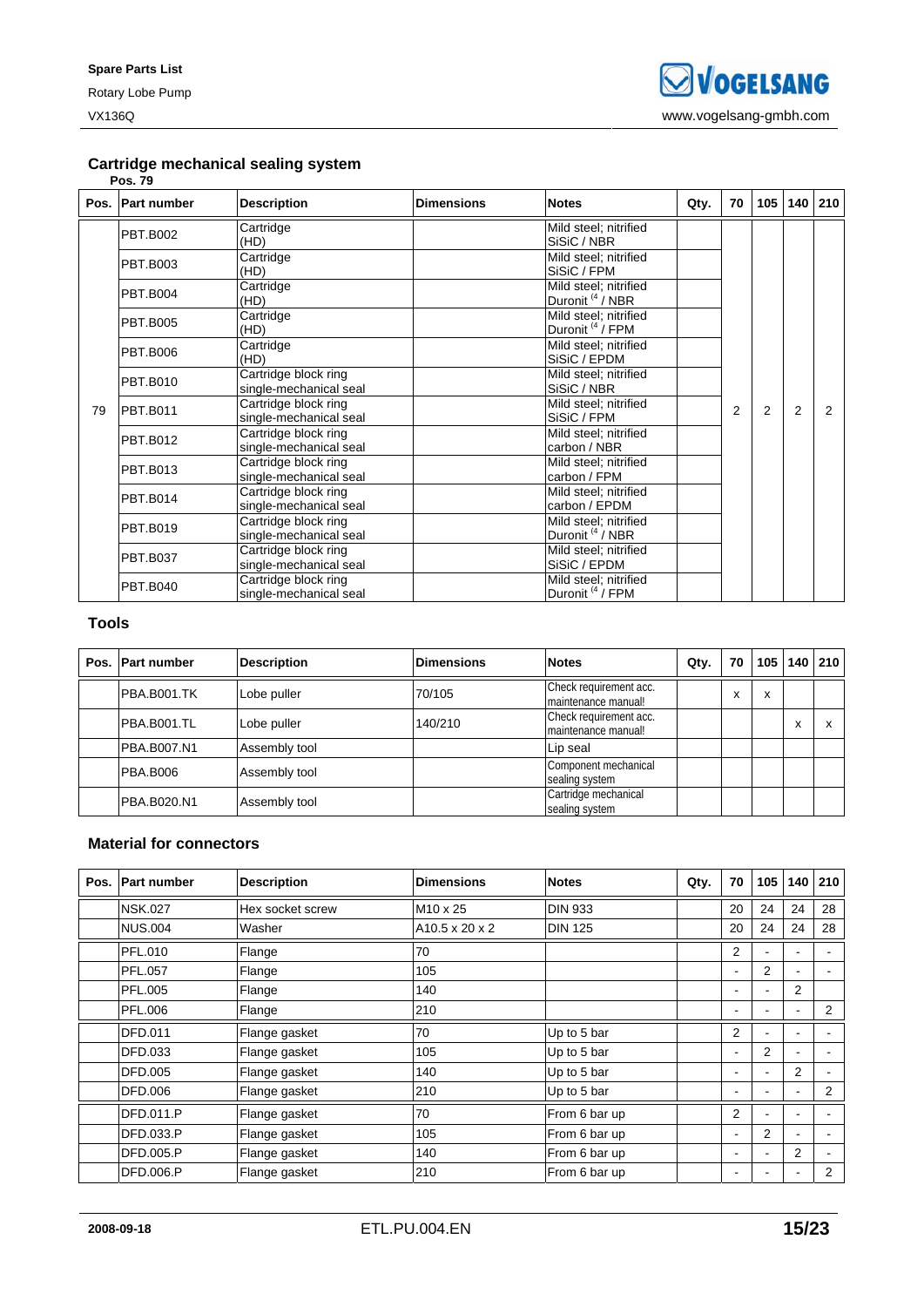### **Necessary spare parts for rotary lobe change**

|      | Pos. Part number  | <b>Description</b>            | <b>Dimensions</b> | <b>Notes</b>          | Qty. | 70                       | 105            | 140            | 210            |
|------|-------------------|-------------------------------|-------------------|-----------------------|------|--------------------------|----------------|----------------|----------------|
|      | <b>NPF.010</b>    | Key                           | B 14 x 9 x 28     |                       |      | 2                        |                |                |                |
| 34   | <b>NPF.011</b>    | Key                           | B 14 x 9 x 56     |                       |      | $\overline{\phantom{a}}$ | $\overline{2}$ | $\mathbf{r}$   | 2              |
|      | NPF.012           | Key                           | B 14 x 9 x 110    |                       |      | $\blacksquare$           |                |                | 2              |
|      | NPF.013           | Key                           | B 14 x 9 x 100    |                       |      | $\blacksquare$           |                | 2              |                |
| 43   | DAD.007           | Rotary lobe                   |                   | See page 8 and follow |      |                          |                |                |                |
|      | DOR.039           | O-ring $(5)$                  | 80 x 2.5          | <b>NBR</b>            |      |                          |                |                |                |
| 43.2 | DOR.039.EP        | O-ring $(5)$                  | 80 x 2.5          | <b>EPDM</b>           |      | 2                        | $\overline{2}$ | $\overline{2}$ | 2              |
|      | DOR.039.VI        | O-ring $(5)$                  | 80 x 2.5          | <b>FPM</b>            |      |                          |                |                |                |
|      | DOR.039.PT        | O-ring $(5)$                  | 80 x 2.5          | Silicone FEP coated   |      |                          |                |                |                |
|      | DOR.162           | O-ring $(5)$                  | 80 x 4            | <b>NBR</b>            |      |                          |                |                |                |
|      | DOR.162.EP        | $O\text{-ring}^{(5)}$         | $80 \times 4$     | EPDM                  |      |                          |                |                | 2              |
| 43.3 | DOR.162.VI        | O-ring $(5)$                  | 80 x 4            | <b>FPM</b>            |      |                          |                |                |                |
|      | DOR.162.PT        | O-ring $(5)$                  | 80 x 4            | Silicone FEP coated   |      |                          |                |                |                |
|      | DOR.043           | O-ring                        | 64 x 4            | <b>NBR</b>            |      |                          |                |                |                |
| 46   | DOR.043.EP        | O-ring                        | 64 x 4            | EPDM                  |      | 2                        | 2              | $\overline{2}$ | 2              |
|      | <b>DOR.043.VI</b> | O-ring                        | 64 x 4            | <b>FPM</b>            |      |                          |                |                |                |
|      | DOR.043.PT        | O-ring                        | 64 x 4            | Silicone FEP coated   |      |                          |                |                |                |
|      | DOR.021           | O-ring                        | $24 \times 3$     | <b>NBR</b>            |      |                          |                |                |                |
| 47   | DOR.021.EP        | O-ring                        | 24 x 3            | <b>EPDM</b>           |      | $\overline{2}$           | 2              | $\overline{2}$ | 2              |
|      | DOR.021.VI        | O-ring                        | $24 \times 3$     | <b>FPM</b>            |      |                          |                |                |                |
|      | DOR.021.PT        | O-ring                        | 24 x 3            | Silicone FEP coated   |      |                          |                |                |                |
| 48   | <b>PRS.102</b>    | Strain screw                  | M16               |                       |      | 2                        | 2              | 2              | 2              |
|      | DOR.051           | O-ring                        | 280 x 6           | <b>NBR</b>            |      |                          |                |                |                |
| 50   | DOR.051.EP        | O-ring                        | 280 x 6           | <b>EPDM</b>           |      | $\mathbf{1}$             | $\mathbf{1}$   | $\mathbf{1}$   | 1              |
|      | DOR.051.VI        | O-ring                        | 280 x 6           | <b>FPM</b>            |      |                          |                |                |                |
|      | DOR.051.PT        | O-ring                        | 280 x 6           | Silicone FEP coated   |      |                          |                |                |                |
| 76   | <b>NST.017</b>    | Plastic plug for strain screw |                   |                       |      | $\overline{2}$           | $\overline{2}$ | $\overline{2}$ | $\overline{2}$ |

 $<sup>(5)</sup>$  for pure material lobes</sup>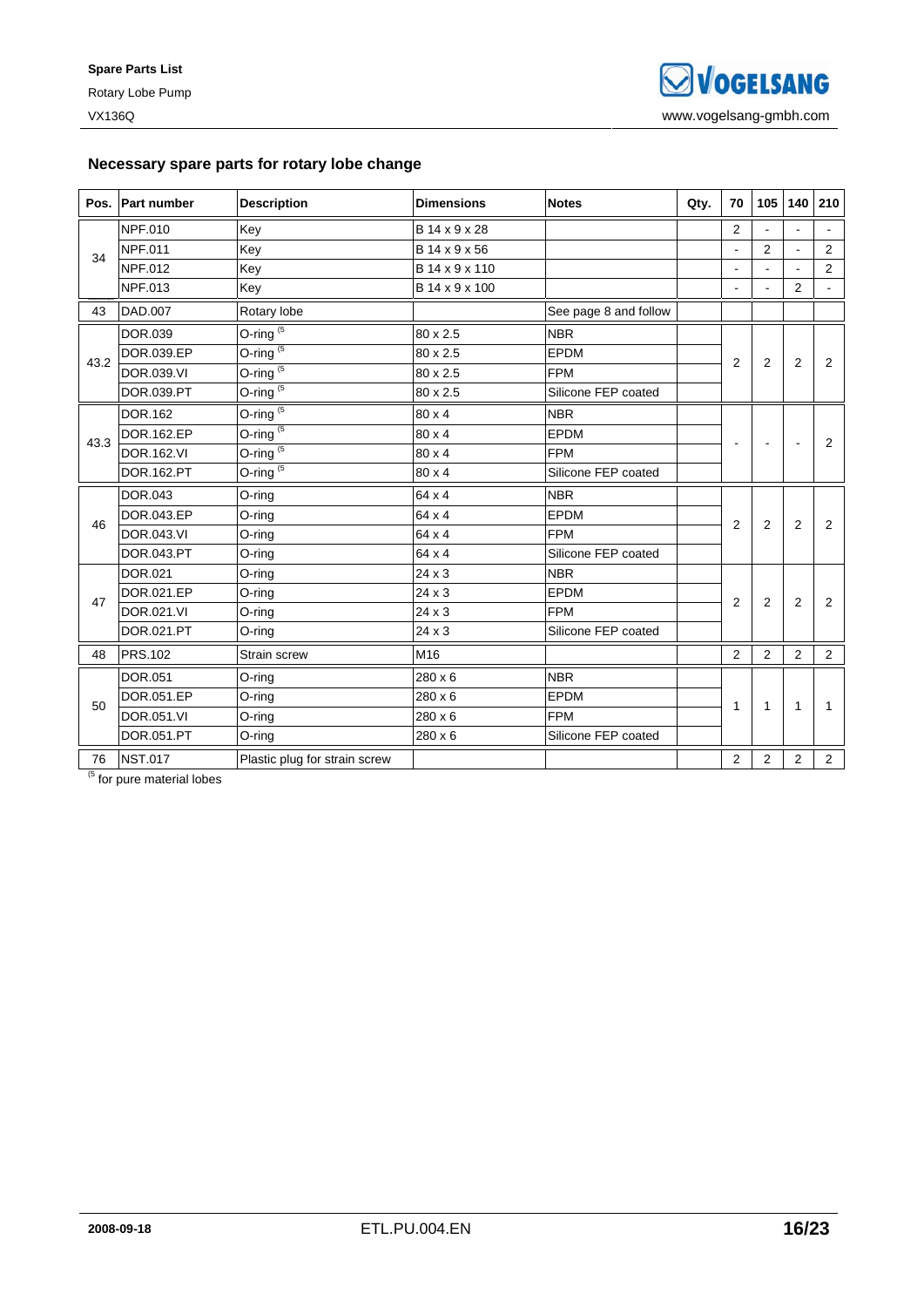### **Necessary spare parts for Cartridge mechanical seal change**

|    | Pos. Part number  | <b>Description</b>                             | <b>Dimensions</b> | <b>Notes</b>                                         | Qty. | 70             | 105            | 140            | 210            |
|----|-------------------|------------------------------------------------|-------------------|------------------------------------------------------|------|----------------|----------------|----------------|----------------|
|    | DOR.043           | O-ring                                         | 64 x 4            | <b>NBR</b>                                           |      |                |                |                |                |
|    | DOR.043.EP        | O-ring                                         | 64 x 4            | <b>EPDM</b>                                          |      |                |                |                |                |
| 46 | <b>DOR.043.VI</b> | O-ring                                         | 64 x 4            | <b>FPM</b>                                           |      | $\overline{2}$ | $\overline{2}$ | 2              | 2              |
|    | DOR.043.PT        | O-ring                                         | 64 x 4            | Silicone FEP coated                                  |      |                |                |                |                |
|    | DOR.021           | O-ring                                         | 24 x 3            | <b>NBR</b>                                           |      |                |                |                |                |
|    | DOR.021.EP        | O-ring                                         | $24 \times 3$     | <b>EPDM</b>                                          |      |                |                |                |                |
| 47 | DOR.021.VI        | O-ring                                         | $24 \times 3$     | <b>FPM</b>                                           |      | $\overline{2}$ | 2              | $\overline{2}$ | $\overline{2}$ |
|    | DOR.021.PT        | O-ring                                         | 24 x 3            | Silicone FEP coated                                  |      |                |                |                |                |
| 48 | <b>PRS.102</b>    | Strain screw                                   | M16               |                                                      |      | $\overline{2}$ | $\overline{2}$ | $\overline{2}$ | 2              |
|    | DOR.051           | O-ring                                         | $280 \times 6$    | <b>NBR</b>                                           |      |                |                |                |                |
|    | DOR.051.EP        | O-ring                                         | 280 x 6           | <b>EPDM</b>                                          |      |                |                |                |                |
| 50 | DOR.051.VI        | O-ring                                         | 280 x 6           | <b>FPM</b>                                           |      | 1              | 1              | 1              | 1              |
|    | DOR.051.PT        | O-ring                                         | 280 x 6           | Silicone FEP coated                                  |      |                |                |                |                |
| 76 | <b>NST.017</b>    | Plastic plug for strain screw                  |                   |                                                      |      | $\overline{2}$ | 2              | 2              | 2              |
|    |                   | Cartridge                                      |                   | Mild steel; nitrified                                |      |                |                |                |                |
|    | <b>PBT.B002</b>   | (HD)                                           |                   | SiSiC / NBR                                          |      |                |                |                |                |
|    | <b>PBT.B003</b>   | Cartridge<br>(HD)                              |                   | Mild steel; nitrified<br>SiSiC / FPM                 |      |                |                |                |                |
|    |                   | Cartridge                                      |                   | Mild steel; nitrified                                |      |                |                |                |                |
|    | <b>PBT.B004</b>   | (HD)                                           |                   | Duronit <sup>(4)</sup> NBR                           |      |                |                |                |                |
|    | <b>PBT.B005</b>   | Cartridge<br>(HD)                              |                   | Mild steel; nitrified<br>Duronit <sup>(4</sup> /FPM  |      |                |                |                |                |
|    |                   | Cartridge                                      |                   | Mild steel; nitrified                                |      |                |                |                |                |
|    | <b>PBT.B006</b>   | (HD)                                           |                   | SiSiC / EPDM                                         |      |                |                |                |                |
|    | <b>PBT.B010</b>   | Cartridge block ring                           |                   | Mild steel; nitrified                                |      |                |                |                |                |
|    |                   | single-mechanical seal<br>Cartridge block ring |                   | SiSiC / NBR<br>Mild steel; nitrified                 |      |                |                |                |                |
| 79 | <b>PBT.B011</b>   | single-mechanical seal                         |                   | SiSiC / FPM                                          |      | $\overline{2}$ | 2              | $\overline{2}$ | $\overline{2}$ |
|    |                   | Cartridge block ring                           |                   | Mild steel; nitrified                                |      |                |                |                |                |
|    | <b>PBT.B012</b>   | single-mechanical seal                         |                   | carbon / NBR                                         |      |                |                |                |                |
|    | <b>PBT.B013</b>   | Cartridge block ring                           |                   | Mild steel; nitrified                                |      |                |                |                |                |
|    |                   | single-mechanical seal                         |                   | carbon / FPM                                         |      |                |                |                |                |
|    | <b>PBT.B014</b>   | Cartridge block ring                           |                   | Mild steel: nitrified                                |      |                |                |                |                |
|    |                   | single-mechanical seal                         |                   | carbon / EPDM                                        |      |                |                |                |                |
|    | <b>PBT.B019</b>   | Cartridge block ring                           |                   | Mild steel; nitrified                                |      |                |                |                |                |
|    |                   | single-mechanical seal<br>Cartridge block ring |                   | Duronit <sup>(4</sup> / NBR<br>Mild steel; nitrified |      |                |                |                |                |
|    | <b>PBT.B037</b>   | single-mechanical seal                         |                   | SiSiC / EPDM                                         |      |                |                |                |                |
|    |                   | Cartridge block ring                           |                   | Mild steel: nitrified                                |      |                |                |                |                |
|    | <b>PBT.B040</b>   | single-mechanical seal                         |                   | Duronit <sup>(4</sup> /FPM                           |      |                |                |                |                |

 $(4 \text{ up to 10 bar } [145 \text{ psi}] \text{ real operating pressure})$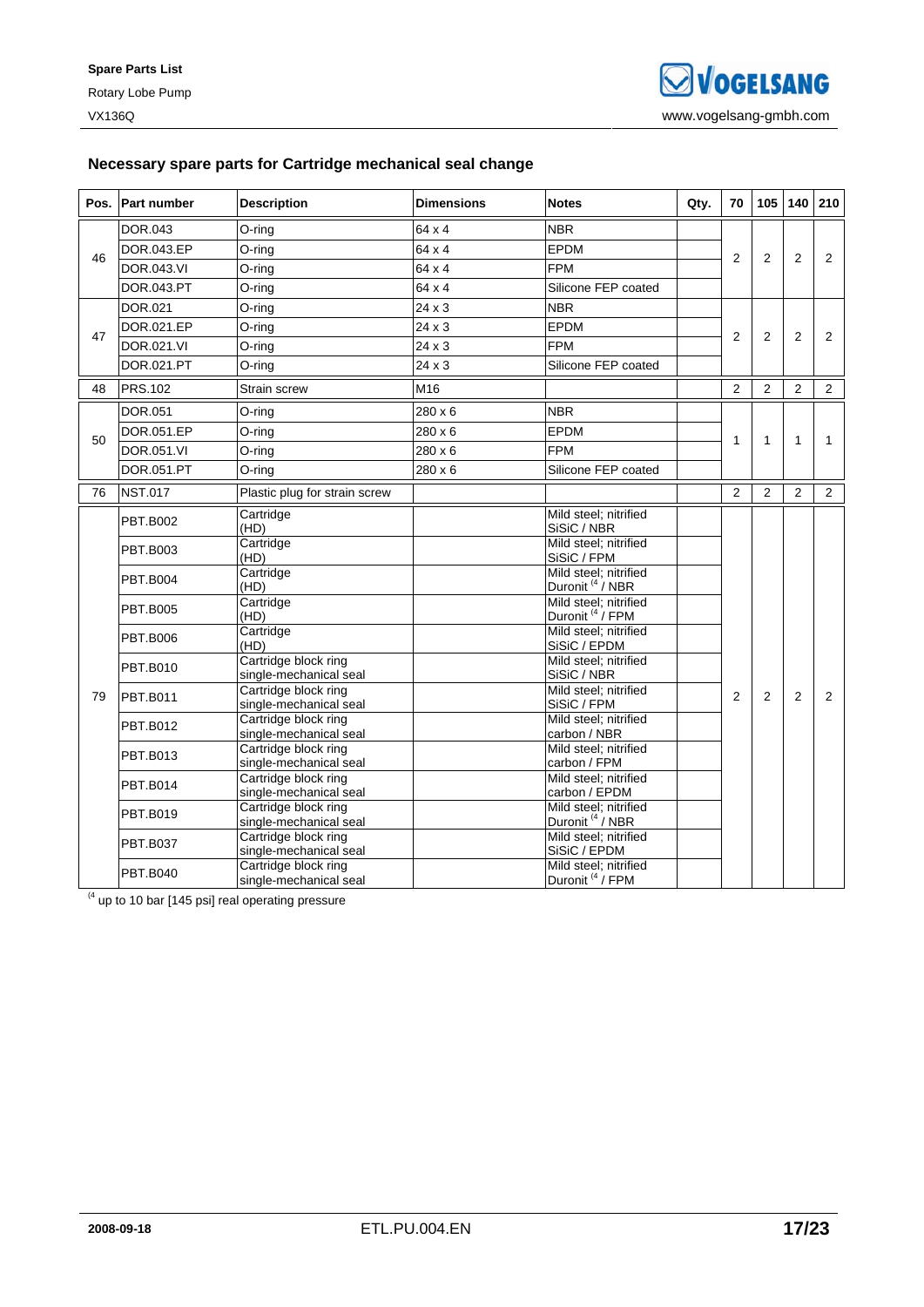### **Necessary spare parts for component mechanical seal change**

| Pos. | <b>Part number</b> | <b>Description</b>            | <b>Dimensions</b> | <b>Notes</b>                       | Qty. | 70             | 105                     | 140            | 210            |
|------|--------------------|-------------------------------|-------------------|------------------------------------|------|----------------|-------------------------|----------------|----------------|
|      | DOR.085            | O-ring                        | $104 \times 3$    | <b>NBR</b>                         |      |                |                         |                |                |
| 22   | DOR.085.EP         | O-ring                        | $104 \times 3$    | EPDM                               |      | 4              | $\overline{\mathbf{4}}$ | $\overline{4}$ | 4              |
|      | <b>DOR.085.VI</b>  | O-ring                        | $104 \times 3$    | <b>FPM</b>                         |      |                |                         |                |                |
|      | DOR.085.PT         | O-ring                        | $104 \times 3$    | Silicone FEP coated                |      |                |                         |                |                |
| 24   | <b>DOR.085</b>     | O-ring                        | $104 \times 3$    | <b>NBR</b>                         |      | 2              | 2                       | 2              | 2              |
|      | DOR.034            | O-ring                        | $72,5 \times 6,5$ | <b>NBR</b>                         |      |                |                         |                |                |
|      | DOR.034.EP         | O-ring                        | $72.5 \times 6.5$ | <b>EPDM</b>                        |      |                |                         |                |                |
| 25   | <b>DOR.034.VI</b>  | O-ring                        | $72.5 \times 6.5$ | <b>FPM</b>                         |      | 4              | $\overline{4}$          | 4              | 4              |
|      | DOR.034.SI         | O-ring                        | $72.5 \times 6.5$ | Silicone<br>check resistance!      |      |                |                         |                |                |
|      | <b>DGL.B012</b>    | Mechanical seal               |                   | Duronit <sup>(4)</sup>             |      |                |                         |                |                |
| 26   | <b>DGL.B012.SC</b> | Mechanical seal               |                   | <b>SiSiC</b><br>(silicone carbide) |      | 4              | 4                       | 4              | 4              |
| 27   | PRS.B101.N2.T2     | Seal support                  |                   |                                    |      | $\overline{2}$ | $\overline{2}$          | 2              | $\overline{2}$ |
| 28   | DOR.041            | O-ring                        | 60 x 2            | <b>NBR</b>                         |      | 4              | 4                       | $\overline{4}$ | 4              |
| 29   | <b>NUS.029</b>     | Shim                          |                   |                                    |      | 2              | 2                       | $\overline{2}$ | 2              |
|      | <b>DOR.043</b>     | O-ring                        | 64 x 4            | <b>NBR</b>                         |      |                |                         |                |                |
| 46   | DOR.043.EP         | O-ring                        | 64 x 4            | <b>EPDM</b>                        |      | 2              | $\overline{2}$          | 2              | 2              |
|      | DOR.043.VI         | O-ring                        | 64 x 4            | <b>FPM</b>                         |      |                |                         |                |                |
|      | DOR.043.PT         | O-ring                        | 64 x 4            | Silicone FEP coated                |      |                |                         |                |                |
|      | DOR.021            | O-ring                        | 24 x 3            | <b>NBR</b>                         |      |                |                         |                |                |
| 47   | DOR.021.EP         | O-ring                        | $24 \times 3$     | EPDM                               |      | $\overline{2}$ | $\overline{2}$          | $\overline{2}$ | 2              |
|      | DOR.021.VI         | O-ring                        | $24 \times 3$     | <b>FPM</b>                         |      |                |                         |                |                |
|      | DOR.021.PT         | O-ring                        | $24 \times 3$     | Silicone FEP coated                |      |                |                         |                |                |
| 48   | <b>PRS.102</b>     | Strain screw                  | M16               |                                    |      | $\overline{2}$ | $\overline{2}$          | $\overline{2}$ | 2              |
|      | <b>DOR.051</b>     | O-ring                        | $280 \times 6$    | <b>NBR</b>                         |      |                |                         |                |                |
| 50   | DOR.051.EP         | O-ring                        | $280 \times 6$    | <b>EPDM</b>                        |      | 1              | $\mathbf{1}$            | $\mathbf{1}$   | 1              |
|      | DOR.051.VI         | O-ring                        | $280 \times 6$    | <b>FPM</b>                         |      |                |                         |                |                |
|      | DOR.051.PT         | O-ring                        | 280 x 6           | Silicone FEP coated                |      |                |                         |                |                |
| 55   | <b>DOR.005</b>     | O-ring                        | 56 x 2            |                                    |      | $\overline{2}$ | 2                       | $\overline{2}$ | 2              |
| 56   | DOR.135            | O-ring                        | $90 \times 2$     |                                    |      | $\overline{2}$ | $\overline{2}$          | 2              | $\overline{2}$ |
| 76   | <b>NST.017</b>     | Plastic plug for strain screw |                   |                                    |      | $\overline{2}$ | $\overline{2}$          | $\overline{2}$ | $\overline{2}$ |

 $^{(4}$  up to 10 bar [145 psi] real operating pressure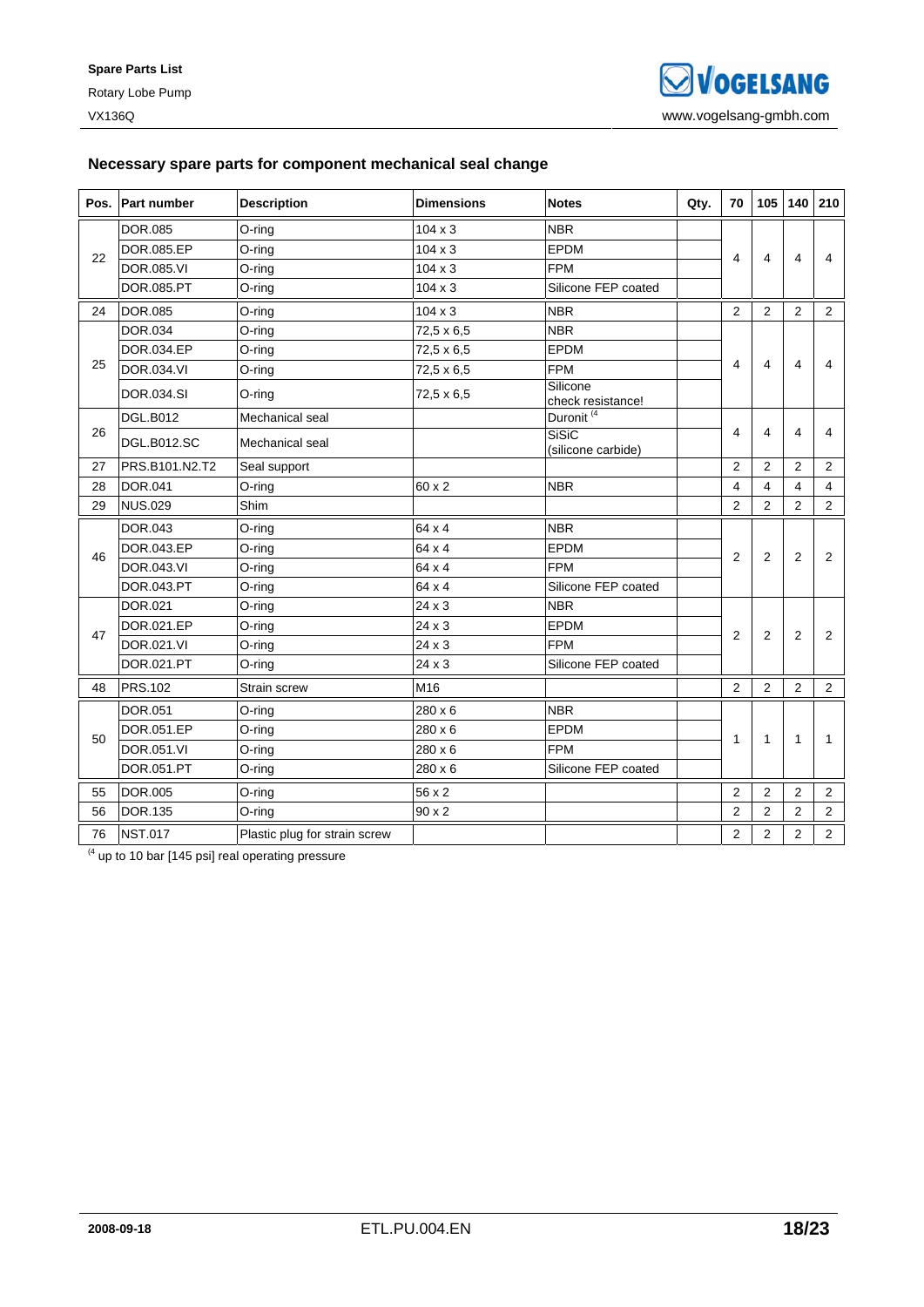### **Necessary spare parts for wear repair with Cartridge mechanical seal**

|      | Pos. Part number  | <b>Description</b>                    | <b>Dimensions</b>    | <b>Notes</b>                | Qty. | 70             | 105            | 140                      | 210            |
|------|-------------------|---------------------------------------|----------------------|-----------------------------|------|----------------|----------------|--------------------------|----------------|
|      | NPF.010           | Key                                   | B 14 x 9 x 28        |                             |      | $\overline{2}$ |                | $\overline{\phantom{a}}$ |                |
| 34   | NPF.011           | Key                                   | B 14 x 9 x 56        |                             |      | ÷,             | $\overline{2}$ |                          | 2              |
|      | NPF.012           | Key                                   | B 14 x 9 x 110       |                             |      | $\blacksquare$ | $\blacksquare$ | $\blacksquare$           | 2              |
|      | NPF.013           | Key                                   | B 14 x 9 x 100       |                             |      | $\overline{a}$ | $\overline{a}$ | $\overline{2}$           | $\mathbf{r}$   |
|      | <b>PFL.B009</b>   | Wear plate                            |                      |                             |      |                |                |                          |                |
| 37   | <b>PFL.B009.G</b> | Wear plate                            |                      | Hard-chromium-plated        |      | $\mathbf{1}$   | $\mathbf{1}$   | $\mathbf{1}$             | 1              |
|      | PFL.B009.G1       | Wear plate                            |                      | Tungsten carbide<br>coated  |      |                |                |                          |                |
| 38   | <b>NSK.025.EE</b> | Hex socket head screw                 | M <sub>10</sub> x 16 | DIN 933;<br>stainless steel |      | 4              | $\overline{4}$ | $\overline{4}$           | 4              |
| 40   | DAD.007           | Gasket                                |                      | Asbestos-free               |      | $\overline{4}$ | 4              | 4                        | $\overline{4}$ |
| 43   | DAD.007           | Rotary lobe                           |                      | See page 8 and follow       |      |                |                |                          |                |
|      | DOR.039           | $O$ -ring <sup><math>(5)</math></sup> | 80 x 2.5             | <b>NBR</b>                  |      |                |                |                          |                |
| 43.2 | DOR.039.EP        | O-ring $(5)$                          | 80 x 2.5             | <b>EPDM</b>                 |      | $\overline{2}$ | $\overline{2}$ | $\overline{2}$           |                |
|      | DOR.039.VI        | O-ring $(5)$                          | 80 x 2.5             | <b>FPM</b>                  |      |                |                |                          | $\overline{2}$ |
|      | DOR.039.PT        | O-ring <sup><math>(5)</math></sup>    | 80 x 2.5             | Silicone FEP coated         |      |                |                |                          |                |
|      | DOR.162           | O-ring $(5)$                          | $80 \times 4$        | <b>NBR</b>                  |      |                |                |                          |                |
| 43.3 | DOR.162.EP        | O-ring $(5)$                          | 80 x 4               | <b>EPDM</b>                 |      | L,             |                |                          | 2              |
|      | DOR.162.VI        | $O$ -ring <sup>(5</sup>               | 80 x 4               | <b>FPM</b>                  |      |                |                |                          |                |
|      | DOR.162.PT        | $O\text{-ring}^{(5)}$                 | 80 x 4               | Silicone FEP coated         |      |                |                |                          |                |
|      | DOR.043           | O-ring                                | 64 x 4               | <b>NBR</b>                  |      |                |                |                          |                |
| 46   | DOR.043.EP        | O-ring                                | 64 x 4               | <b>EPDM</b>                 |      | $\overline{2}$ | $\overline{2}$ | $\overline{2}$           | $\overline{2}$ |
|      | DOR.043.VI        | O-ring                                | 64 x 4               | <b>FPM</b>                  |      |                |                |                          |                |
|      | DOR.043.PT        | O-ring                                | 64 x 4               | Silicone FEP coated         |      |                |                |                          |                |
|      | DOR.021           | O-ring                                | 24 x 3               | <b>NBR</b>                  |      |                |                |                          |                |
| 47   | DOR.021.EP        | O-ring                                | 24 x 3               | <b>EPDM</b>                 |      | $\overline{2}$ | $\overline{2}$ | $\overline{2}$           | $\overline{2}$ |
|      | DOR.021.VI        | O-ring                                | 24 x 3               | <b>FPM</b>                  |      |                |                |                          |                |
|      | DOR.021.PT        | O-ring                                | 24 x 3               | Silicone FEP coated         |      |                |                |                          |                |
| 48   | <b>PRS.102</b>    | Strain screw                          | M16                  |                             |      | $\overline{2}$ | $\overline{2}$ | $\overline{2}$           | $\overline{2}$ |
|      | DOR.051           | O-ring                                | 280 x 6              | <b>NBR</b>                  |      |                |                |                          |                |
| 50   | DOR.051.EP        | O-ring                                | 280 x 6              | <b>EPDM</b>                 |      | 1              | $\mathbf{1}$   | $\mathbf{1}$             | 1              |
|      | DOR.051.VI        | O-ring                                | 280 x 6              | <b>FPM</b>                  |      |                |                |                          |                |
|      | DOR.051.PT        | O-ring                                | 280 x 6              | Silicone FEP coated         |      |                |                |                          |                |
|      | <b>PFL.B002</b>   | Wear plate                            |                      |                             |      |                |                |                          |                |
| 51   | <b>PFL.B002.G</b> | Wear plate                            |                      | Hard-chromium-plated        |      | 1              | $\mathbf{1}$   | $\mathbf{1}$             | 1              |
|      | PFL.B002.G1       | Wear plate                            |                      | Tungsten carbide<br>coated  |      |                |                |                          |                |
| 76   | <b>NST.017</b>    | Plastic plug for strain screw         |                      |                             |      | $\overline{2}$ | $\overline{2}$ | $\overline{2}$           | 2              |

<sup>(5</sup> for pure material lobes

Continuation see next page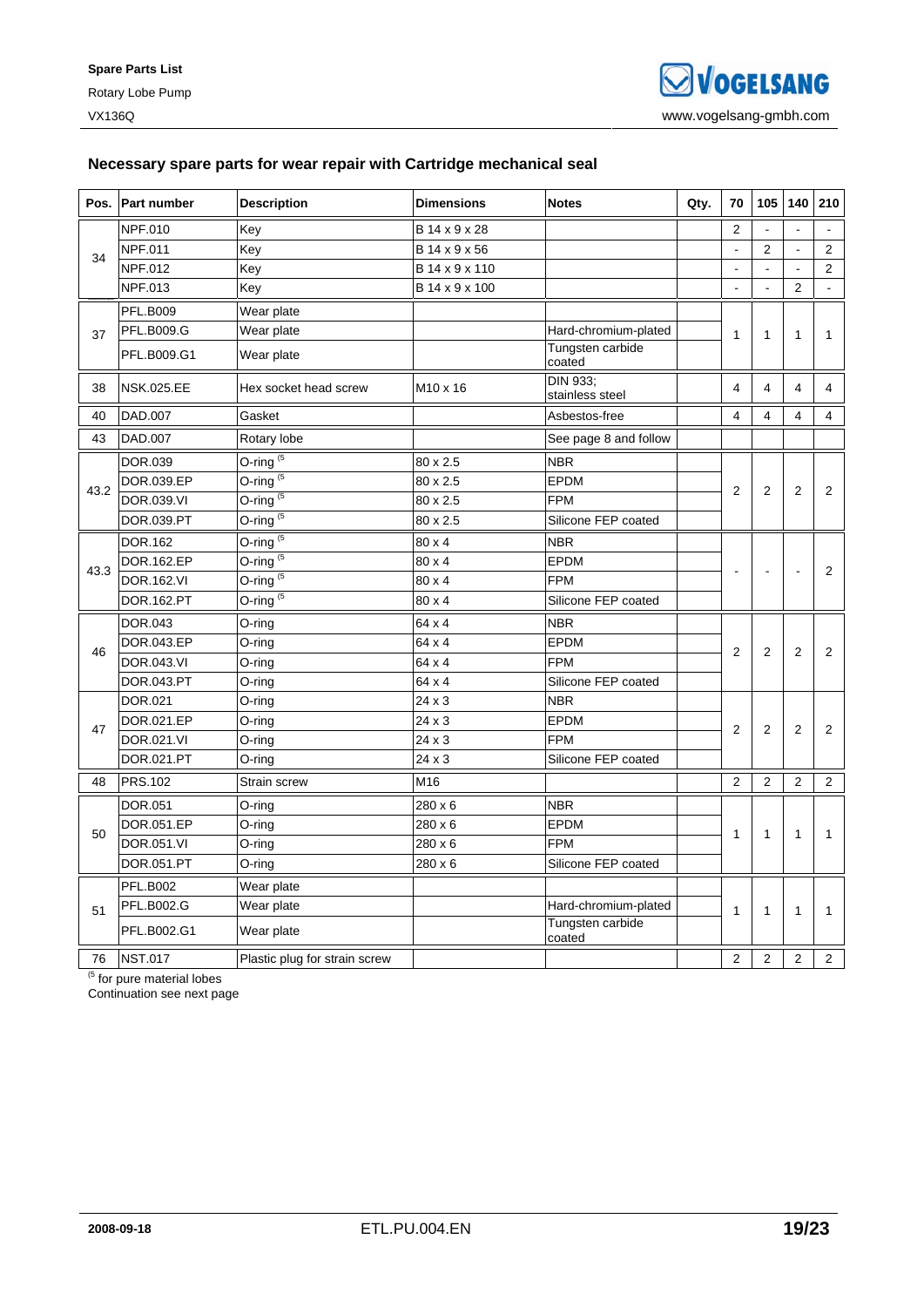**Spare Parts List** 

Rotary Lobe Pump

**SVOGELSANG** 

VX136Q www.vogelsang-gmbh.com

| Pos. | <b>Part number</b> | <b>Description</b>                             | <b>Dimensions</b> | <b>Notes</b>                                         | Qty. | 70             | 105            | 140            | 210            |
|------|--------------------|------------------------------------------------|-------------------|------------------------------------------------------|------|----------------|----------------|----------------|----------------|
|      | <b>PBT.B002</b>    | Cartridge<br>(HD)                              |                   | Mild steel; nitrified<br>SiSiC / NBR                 |      |                |                |                |                |
|      | <b>PBT.B003</b>    | Cartridge<br>(HD)                              |                   | Mild steel; nitrified<br>SiSiC / FPM                 |      |                |                |                |                |
|      | <b>PBT.B004</b>    | Cartridge<br>(HD)                              |                   | Mild steel: nitrified<br>Duronit <sup>(4</sup> / NBR |      |                |                |                |                |
|      | <b>PBT.B005</b>    | Cartridge<br>(HD)                              |                   | Mild steel: nitrified<br>Duronit <sup>(4</sup> / FPM |      |                |                |                |                |
|      | <b>PBT.B006</b>    | Cartridge<br>(HD)                              |                   | Mild steel; nitrified<br>SiSiC / EPDM                |      |                |                |                |                |
|      | <b>PBT.B010</b>    | Cartridge block ring<br>single-mechanical seal |                   | Mild steel: nitrified<br>SiSiC / NBR                 |      |                |                |                |                |
| 79   | PBT.B011           | Cartridge block ring<br>single-mechanical seal |                   | Mild steel: nitrified<br>SiSiC / FPM                 |      | $\overline{2}$ | $\overline{2}$ | $\overline{2}$ | 2              |
|      | <b>PBT.B012</b>    | Cartridge block ring<br>single-mechanical seal |                   | Mild steel: nitrified<br>carbon / NBR                |      |                |                |                |                |
|      | PBT.B013           | Cartridge block ring<br>single-mechanical seal |                   | Mild steel; nitrified<br>carbon / FPM                |      |                |                |                |                |
|      | <b>PBT.B014</b>    | Cartridge block ring<br>single-mechanical seal |                   | Mild steel; nitrified<br>carbon / EPDM               |      |                |                |                |                |
|      | <b>PBT.B019</b>    | Cartridge block ring<br>single-mechanical seal |                   | Mild steel; nitrified<br>Duronit <sup>(4</sup> / NBR |      |                |                |                |                |
|      | <b>PBT.B037</b>    | Cartridge block ring<br>single-mechanical seal |                   | Mild steel: nitrified<br>SiSiC / EPDM                |      |                |                |                |                |
|      | <b>PBT.B040</b>    | Cartridge block ring<br>single-mechanical seal |                   | Mild steel: nitrified<br>Duronit <sup>(4</sup> /FPM  |      |                |                |                |                |
|      | DFD.011            | Flange gasket                                  | 70                | Up to 5 bar                                          |      | $\overline{2}$ |                |                |                |
|      | DFD.033            | Flange gasket                                  | 105               | Up to 5 bar                                          |      |                | $\overline{2}$ |                |                |
|      | DFD.005            | Flange gasket                                  | 140               | Up to 5 bar                                          |      | $\overline{a}$ |                | $\overline{2}$ |                |
|      | DFD.006            | Flange gasket                                  | 210               | Up to 5 bar                                          |      |                |                |                | $\overline{2}$ |
|      | <b>DFD.011.P</b>   | Flange gasket                                  | 70                | From 6 bar up                                        |      | 2              |                |                |                |
|      | DFD.033.P          | Flange gasket                                  | 105               | From 6 bar up                                        |      |                | $\overline{2}$ |                |                |
|      | DFD.005.P          | Flange gasket                                  | 140               | From 6 bar up                                        |      |                |                | $\overline{2}$ |                |
|      | DFD.006.P          | Flange gasket                                  | 210               | From 6 bar up                                        |      |                |                |                | $\overline{2}$ |

 $(4 \text{ up to 10 bar } [145 \text{ psi}] \text{ real operating pressure})$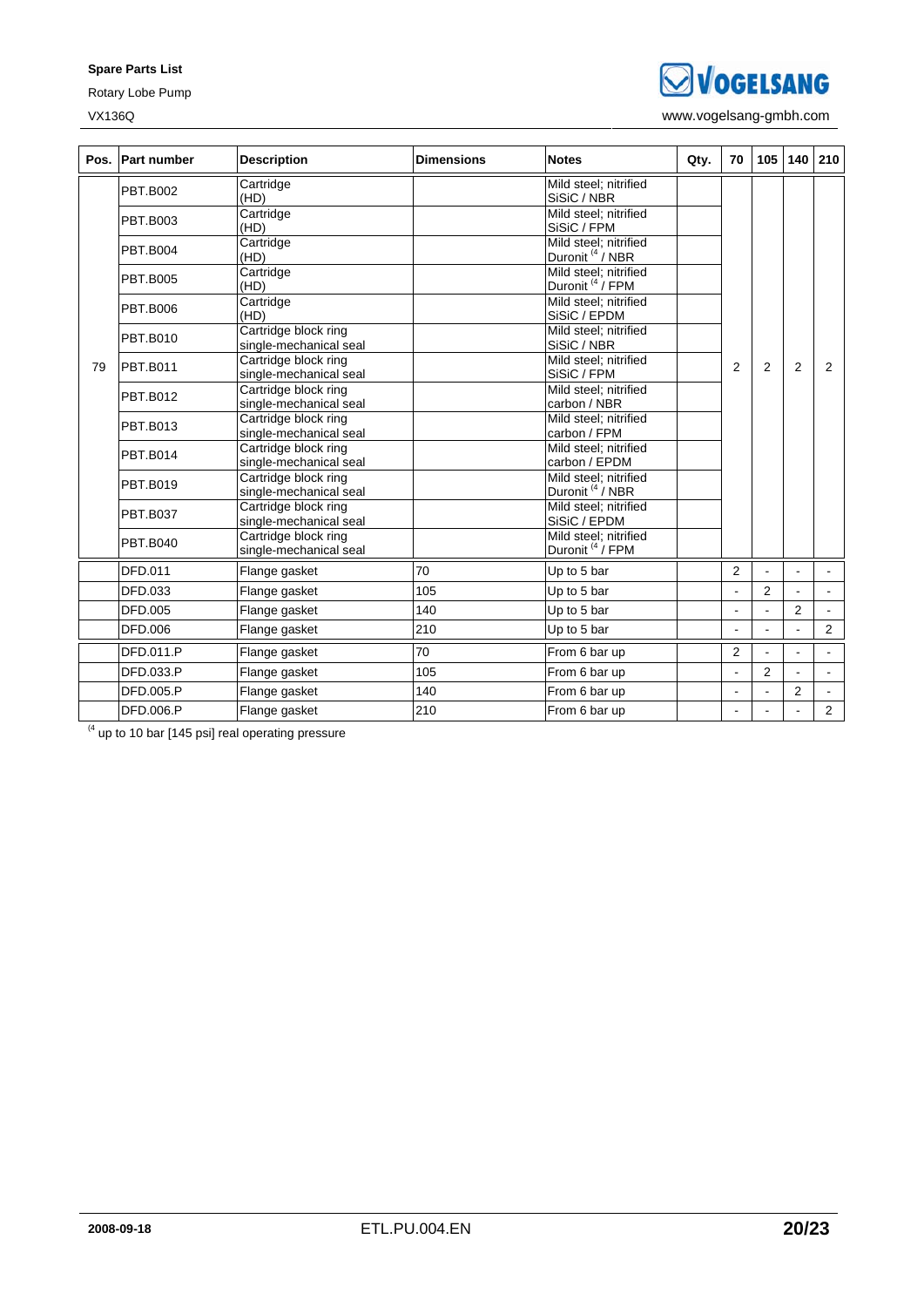### **Necessary spare parts for wear repair with component mechanical seal**

| Pos. | <b>Part number</b> | <b>Description</b>                    | <b>Dimensions</b> | <b>Notes</b>                       | Qty. | 70               | 105            | 140                     | 210            |
|------|--------------------|---------------------------------------|-------------------|------------------------------------|------|------------------|----------------|-------------------------|----------------|
|      | <b>DOR.085</b>     | O-ring                                | $104 \times 3$    | <b>NBR</b>                         |      |                  |                |                         |                |
|      | DOR.085.EP         | O-ring                                | $104 \times 3$    | <b>EPDM</b>                        |      |                  |                | 4                       |                |
| 22   | DOR.085.VI         | O-ring                                | $104 \times 3$    | <b>FPM</b>                         |      | 4                | 4              |                         | 4              |
|      | DOR.085.PT         | O-ring                                | $104 \times 3$    | Silicone FEP coated                |      |                  |                |                         |                |
| 24   | <b>DOR.085</b>     | O-ring                                | $104 \times 3$    | <b>NBR</b>                         |      | $\overline{2}$   | $\overline{2}$ | 2                       | 2              |
|      | DOR.034            | O-ring                                | 72,5 x 6,5        | <b>NBR</b>                         |      |                  |                |                         |                |
|      | DOR.034.EP         | O-ring                                | 72,5 x 6,5        | EPDM                               |      |                  |                |                         |                |
| 25   | DOR.034.VI         | O-ring                                | 72,5 x 6,5        | <b>FPM</b>                         |      | 4                | 4              | 4                       | 4              |
|      | DOR.034.SI         | O-ring                                | $72.5 \times 6.5$ | Silicone<br>check resistance!      |      |                  |                |                         |                |
|      | <b>DGL.B012</b>    | Mechanical seal                       |                   | Duronit <sup>(4</sup>              |      |                  |                |                         |                |
| 26   | <b>DGL.B012.SC</b> | Mechanical seal                       |                   | <b>SiSiC</b><br>(silicone carbide) |      | $\overline{4}$   | 4              | $\overline{4}$          | 4              |
| 27   | PRS.B101.N2.T2     | Seal support                          |                   |                                    |      | $\overline{2}$   | 2              | 2                       | 2              |
| 28   | DOR.041            | O-ring                                | 60 x 2            | <b>NBR</b>                         |      | 4                | 4              | $\overline{4}$          | $\overline{4}$ |
| 29   | <b>NUS.029</b>     | Shim                                  |                   |                                    |      | $\boldsymbol{2}$ | $\overline{2}$ | $\overline{2}$          | $\overline{2}$ |
|      | NPF.010            | Key                                   | B 14 x 9 x 28     |                                    |      | $\overline{2}$   |                | $\mathbb{Z}^2$          | $\blacksquare$ |
| 34   | NPF.011            | Key                                   | B 14 x 9 x 56     |                                    |      | $\blacksquare$   | 2              | $\blacksquare$          | 2              |
|      | NPF.012            | Key                                   | B 14 x 9 x 110    |                                    |      | $\overline{a}$   |                |                         | 2              |
|      | NPF.013            | Key                                   | B 14 x 9 x 100    |                                    |      | $\blacksquare$   |                | $\overline{2}$          |                |
|      | <b>PFL.B009</b>    | Wear plate                            |                   |                                    |      |                  |                |                         |                |
| 37   | <b>PFL.B009.G</b>  | Wear plate                            |                   | Hard-chromium-plated               |      | 1                | 1              | $\mathbf{1}$            | 1              |
|      | PFL.B009.G1        | Wear plate                            |                   | Tungsten carbide<br>coated         |      |                  |                |                         |                |
| 38   | <b>NSK.025.EE</b>  | Hex socket head screw                 | M10 x 16          | DIN 933;<br>stainless steel        |      | 4                | 4              | 4                       | 4              |
| 40   | DAD.007            | Gasket                                |                   | Asbestos-free                      |      | $\overline{4}$   | 4              | $\overline{\mathbf{4}}$ | 4              |
| 43   | DAD.007            | Rotary lobe                           |                   | See page 8 and follow              |      |                  |                |                         |                |
|      | DOR.039            | $O$ -ring <sup>(5</sup>               | 80 x 2.5          | <b>NBR</b>                         |      |                  |                |                         |                |
|      | DOR.039.EP         | $O$ -ring <sup><math>(5)</math></sup> | 80 x 2.5          | <b>EPDM</b>                        |      |                  |                |                         |                |
| 43.2 | DOR.039.VI         | $O$ -ring <sup><math>(5)</math></sup> | 80 x 2.5          | <b>FPM</b>                         |      | 2                | 2              | $\overline{2}$          | 2              |
|      | DOR.039.PT         | O-ring $(5)$                          | 80 x 2.5          | Silicone FEP coated                |      |                  |                |                         |                |
|      | DOR.162            | $O$ -ring <sup><math>(5)</math></sup> | 80 x 4            | <b>NBR</b>                         |      |                  |                |                         |                |
|      | DOR.162.EP         | $O$ -ring <sup><math>(5)</math></sup> | 80 x 4            | <b>EPDM</b>                        |      |                  |                |                         |                |
| 43.3 | DOR.162.VI         | $O$ -ring <sup>(5</sup>               | 80 x 4            | <b>FPM</b>                         |      |                  |                |                         | 2              |
|      | DOR.162.PT         | O-ring $(5)$                          | 80 x 4            | Silicone FEP coated                |      |                  |                |                         |                |
|      | DOR.043            | O-ring                                | 64 x 4            | <b>NBR</b>                         |      |                  |                |                         |                |
|      | DOR.043.EP         | O-ring                                | 64 x 4            | <b>EPDM</b>                        |      | 2                |                |                         |                |
| 46   | DOR.043.VI         | O-ring                                | 64 x 4            | <b>FPM</b>                         |      |                  | 2              | 2                       | 2              |
|      | DOR.043.PT         | O-ring                                | 64 x 4            | Silicone FEP coated                |      |                  |                |                         |                |
|      | DOR.021            | O-ring                                | 24 x 3            | <b>NBR</b>                         |      |                  |                |                         |                |
| 47   | DOR.021.EP         | O-ring                                | 24 x 3            | <b>EPDM</b>                        |      | 2                | 2              | $\overline{2}$          | 2              |
|      | DOR.021.VI         | O-ring                                | 24 x 3            | FPM                                |      |                  |                |                         |                |
|      | DOR.021.PT         | O-ring                                | 24 x 3            | Silicone FEP coated                |      |                  |                |                         |                |
| 48   | <b>PRS.102</b>     | Strain screw                          | M16               |                                    |      | $\overline{c}$   | $\overline{2}$ | $\overline{c}$          | $\overline{2}$ |

<sup>(5</sup> for pure material lobes

 $<sup>(4)</sup>$  up to 10 bar [145 psi] real operating pressure</sup>

Continuation see next page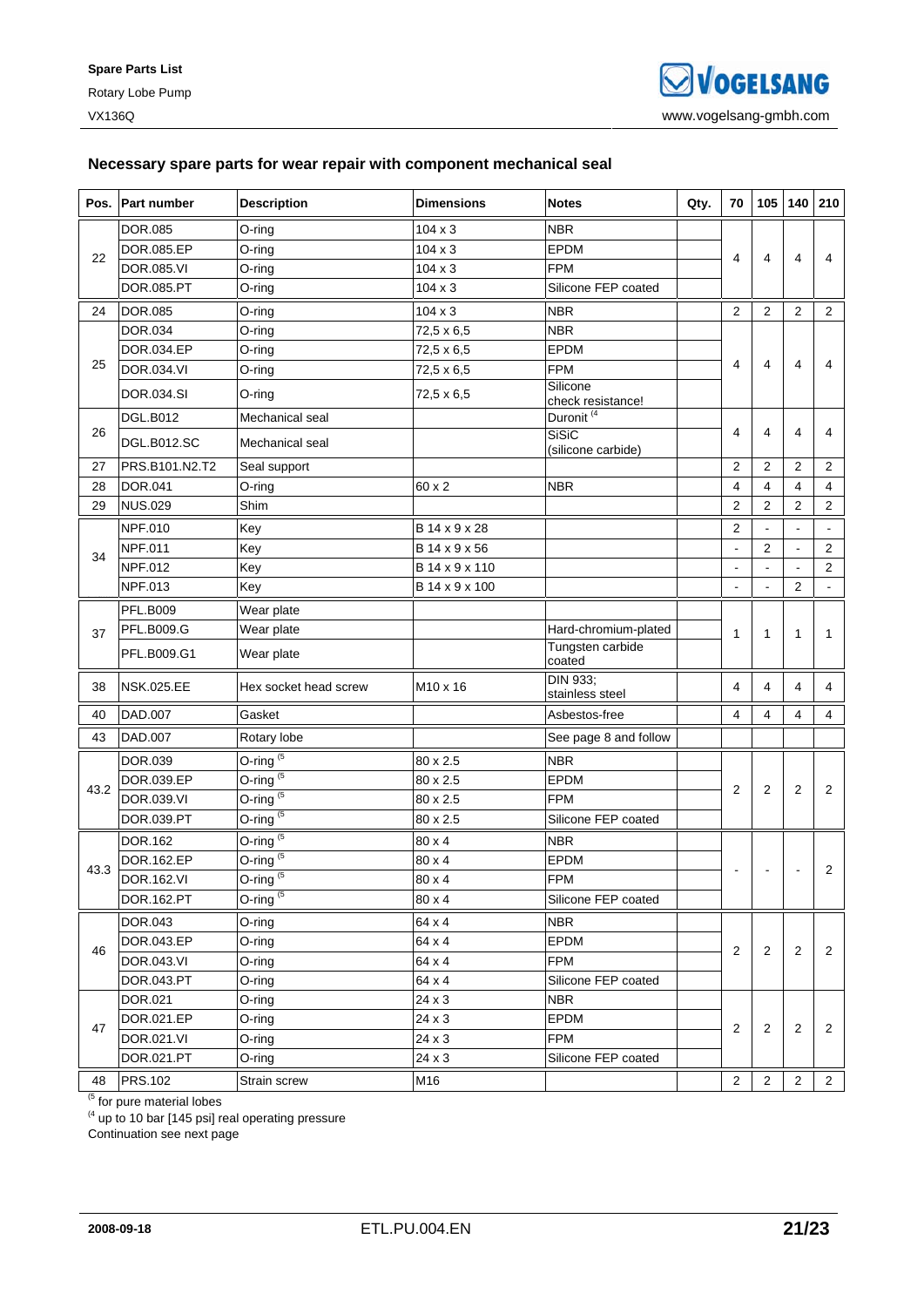### **Spare Parts List**

Rotary Lobe Pump

**SVOGELSANG** 

VX136Q www.vogelsang-gmbh.com

| Pos. | <b>Part number</b> | <b>Description</b>            | <b>Dimensions</b> | <b>Notes</b>               | Qty. | 70                       | 105            | 140            | 210                      |
|------|--------------------|-------------------------------|-------------------|----------------------------|------|--------------------------|----------------|----------------|--------------------------|
|      | DOR.051            | O-ring                        | $280 \times 6$    | <b>NBR</b>                 |      |                          |                |                |                          |
| 50   | DOR.051.EP         | $O$ -ring                     | 280 x 6           | <b>EPDM</b>                |      | 1                        | 1              | 1              |                          |
|      | DOR.051.VI         | O-ring                        | 280 x 6           | <b>FPM</b>                 |      |                          |                |                |                          |
|      | DOR.051.PT         | O-ring                        | 280 x 6           | Silicone FEP coated        |      |                          |                |                |                          |
|      | <b>PFL.B002</b>    | Wear plate                    |                   |                            |      |                          |                |                |                          |
| 51   | <b>PFL.B002.G</b>  | Wear plate                    |                   | Hard-chromium-plated       |      | 1                        | 1              | 1              |                          |
|      | PFL.B002.G1        | Wear plate                    |                   | Tungsten carbide<br>coated |      |                          |                |                |                          |
| 55   | <b>DOR.005</b>     | $O$ -ring                     | 56 x 2            |                            |      | 2                        | 2              | 2              | 2                        |
| 56   | <b>DOR.135</b>     | O-ring                        | $90 \times 2$     |                            |      | $\overline{2}$           | $\overline{2}$ | $\overline{2}$ | $\overline{2}$           |
| 76   | <b>NST.017</b>     | Plastic plug for strain screw |                   |                            |      | $\overline{2}$           | $\overline{2}$ | $\overline{2}$ | $\overline{2}$           |
|      | DFD.011.P          | Flange gasket                 | 70                | From 6 bar up              |      | $\overline{2}$           |                | ٠              | ٠                        |
|      | DFD.033.P          | Flange gasket                 | 105               | From 6 bar up              |      | $\blacksquare$           | 2              | ÷.             | $\blacksquare$           |
|      | DFD.005.P          | Flange gasket                 | 140               | From 6 bar up              |      | $\blacksquare$           | ٠              | $\overline{2}$ | $\blacksquare$           |
|      | <b>DFD.006.P</b>   | Flange gasket                 | 210               | From 6 bar up              |      | $\blacksquare$           | ٠              | ٠              | $\overline{2}$           |
|      | DFD.011            | Flange gasket                 | 70                | Up to 5 bar                |      | 2                        |                | ÷.             |                          |
|      | DFD.033            | Flange gasket                 | 105               | Up to 5 bar                |      | $\overline{\phantom{a}}$ | $\overline{2}$ | ٠              | $\overline{\phantom{0}}$ |
|      | <b>DFD.005</b>     | Flange gasket                 | 140               | Up to 5 bar                |      | $\blacksquare$           |                | 2              |                          |
|      | DFD.006            | Flange gasket                 | 210               | Up to 5 bar                |      | ٠                        | ۰              | ٠              | $\overline{2}$           |